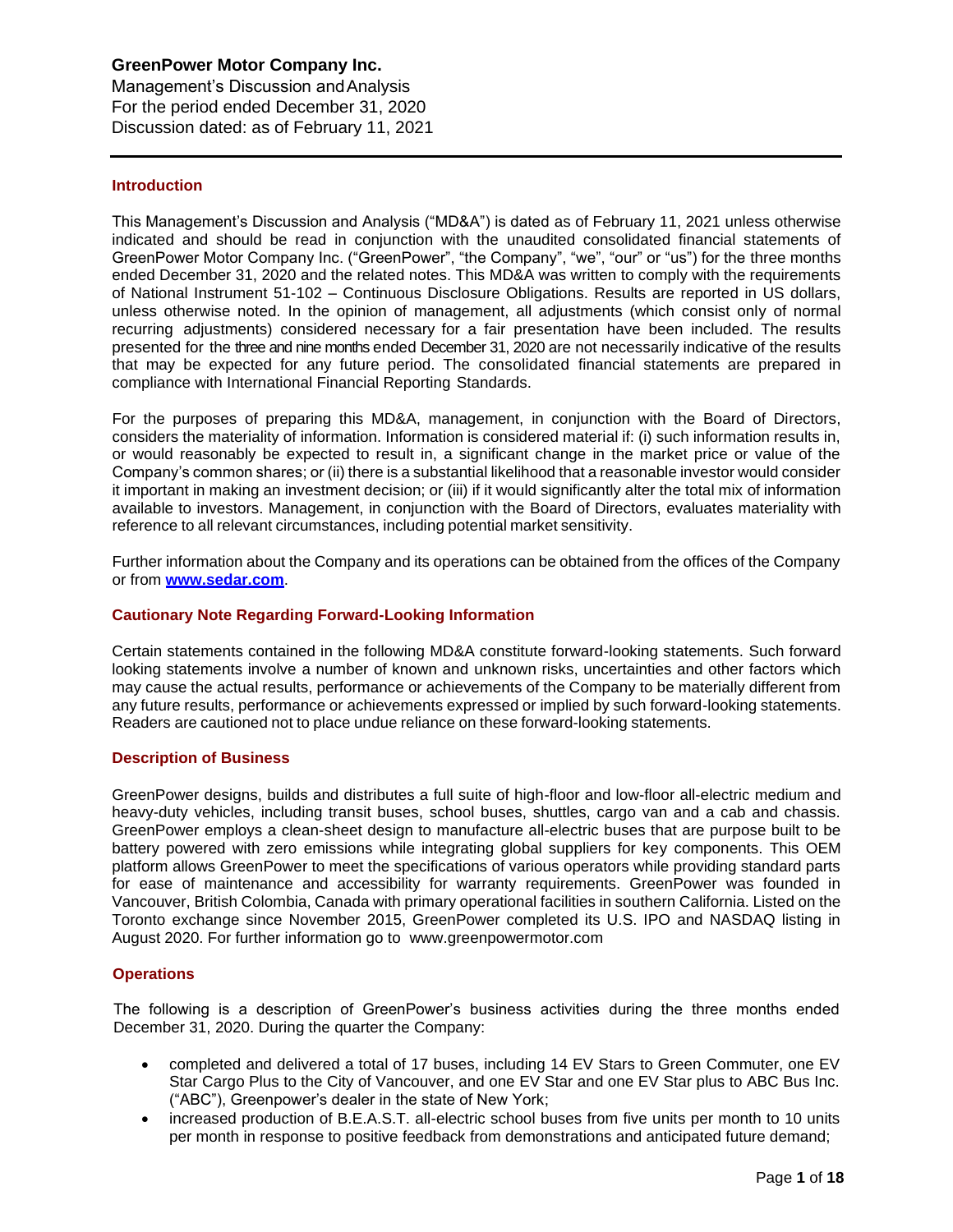, 2020

Management's Discussion andAnalysis For the period ended December 31, 2020 Discussion dated: as of February 11, 2021

- continued to move forward with increased production of various EV Star models, including EV Star cab and chassis, EV Star+, and progressed the production of five EV 250 thirty-foot low floor transit buses;
- delivered an autonomous AV Star developed with Perrone Robotics to Jacksonville Transit Authority ("JTA"), and began development of a second vehicle with Perrone in partnership with First Transit to be used in a nationwide demonstration tour scheduled to begin in March 2021;
- announced that Greenpower's dealer Creative Bus Sales delivered an additional EV Star to UCLA for its Bruin Access program, a complimentary para-transit service provided by UCLA;
- completed demonstrations of a range of Greenpower vehicles to potential customers across several US states, laying the groundwork for potential future sales;
- continued to effectively manage its business operations to navigate impacts from the COVID-19 pandemic.

GreenPower delivered 14 EV Stars to Green Commuter during the quarter and provided 3-year lease financing to fund a portion of the purchase price. The majority of the sales price of these vehicles was funded from HVIP vouchers totaling \$1.29 million that were previously reserved from funds allocated to the program in 2019. Green Commuter intends to use these vehicles in its shuttle and van pooling business in California.

GreenPower delivered its first EV Star Cargo Plus to the City of Vancouver during the quarter. The EV Star Cargo Plus will replace a traditional fossil fuel powered panel truck as part of the City of Vancouver's broader strategy to electrify its vehicle fleet. This vehicle was independently tested for a range of over 240 kilometers and is equipped with a 730 kilogram liftgate, a rolling door, an interior height of over two meters and a payload of over two metric tons.

During the quarter Greenpower also delivered an EV Star and an EV Star Plus to ABC Greenpower's dealer in the state of New York. ABC intends to use these vehicles in demonstrations to potential customers in New York in an effort to build out a sales pipeline in the state. Greenpower's vehicles are eligible for several funding programs in New York including the NYSERDA program and the New York Voucher Incentive Program that provides incentives of up to \$100,000 for the purchase of Class 4 electric trucks and transit buses and up to \$90,000 for the purchase of Class 4 battery electric school buses and shuttle buses in the state.

Greenpower announced that during the quarter, the fully autonomous AV Star developed with its partner Perrone Robotics, was delivered to the JTA. The JTA is working with local colleges, medical campuses, and other partners to create the nation's first public transportation network powered by autonomous vehicles. In addition, Greenpower and Perrone announced that they are developing a second AV Star in partnership with First Transit which they intend to use in a cross-country demonstration tour starting in March.

Greenpower continued to progress several production runs concurrently of various models, including EV Stars, EV Star cab and chassis, EV Star+, B.E.A.S.T. school buses, and EV 250 thirty-foot low floor transit buses. Immediately following Greenpower's Nasdaq IPO and capital raise that closed in September, management engaged with suppliers and contract manufacturers to plan for an expansion of all-electric vehicle production of various models, and announced that it was increasing production of EV Stars to 20 per month and increasing production of B.E.A.S.T. school buses to five per month. Production planning moved into implementation during the third quarter, and based on positive feedback from B.E.A.S.T. school bus demonstrations, management made the decision to increase B.E.A.S.T. school bus production from five buses to ten buses per month.

We anticipate that the increased EV Star production will start to deliver towards the end of our fourth quarter, and this level of production represents potential revenue of over \$8 million on a quarterly basis. The increased production of ten B.E.A.S.T. school buses per month, which are expected to start delivering in mid-2021, represents potential quarterly sales of over \$10 million.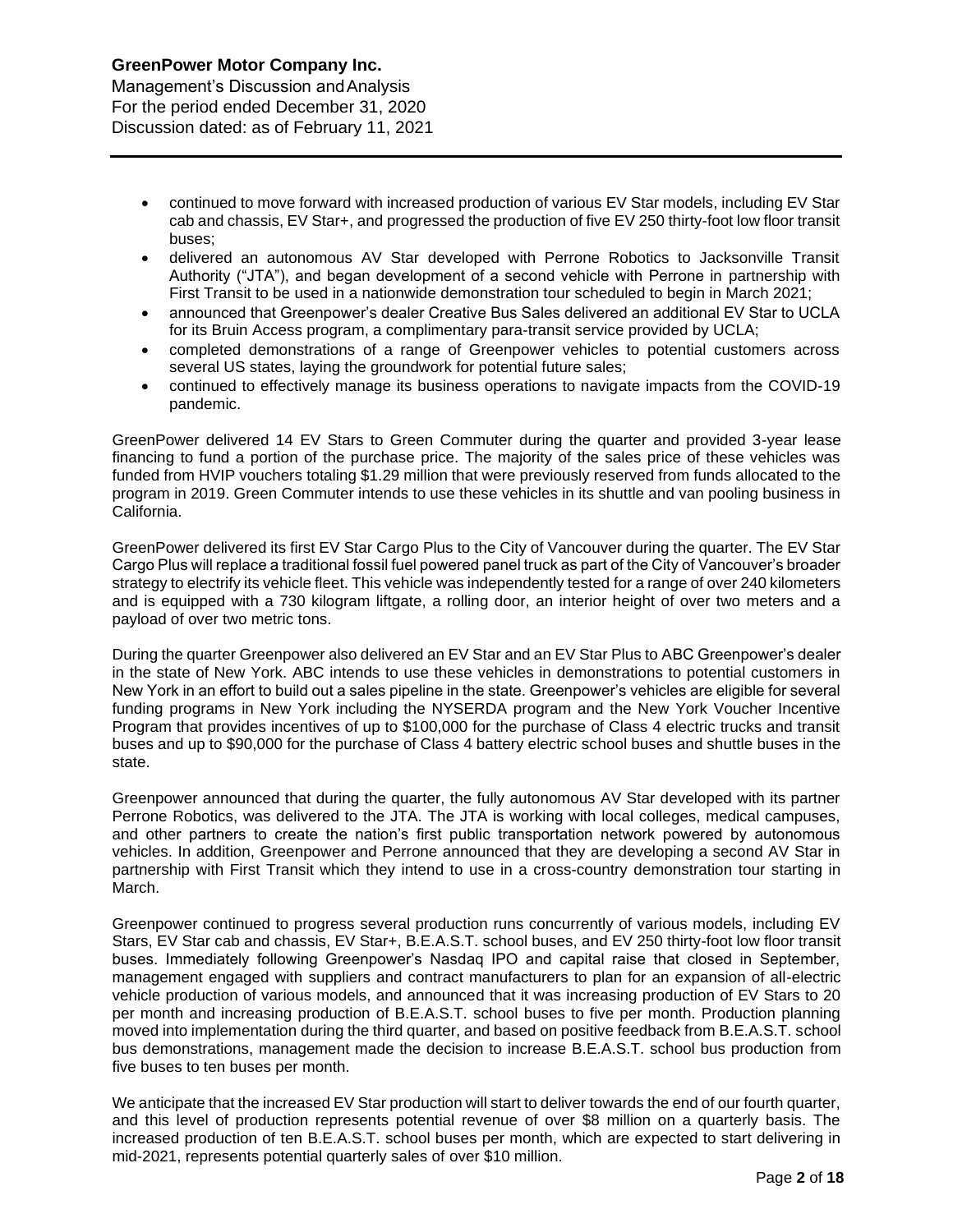Management's Discussion andAnalysis For the period ended December 31, 2020 Discussion dated: as of February 11, 2021

As at December 31, 2020 the Company had:

- Three EV350's, one all-electric shuttle, two EV Stars, automobiles and ancillary equipment classified as property and ancillary equipment totaling approximately \$910,000;
- Finished goods inventory of approximately \$2.2 million comprised of 8 EV Stars, 2 EV Star Cab and Chassis, 1 all-electric school bus, 1 EV350 and charging stations;
- Work in process Inventory of \$7.1 million including 5 EV 250s, 20 B.E.A.S.T. school buses, 58 EV Stars of various models plus parts inventory.

### **Trends**

, 2020

The Company does not know of any trends, commitments, events, or uncertainty that are expected to have a material effect on the Company's business, financial condition, or results of operations other than as disclosed herein under "Risk Factors" and the paragraph below.

### **Results of Operations**

### For the three-month period ended December 31, 2020

For the three-month period ended December 31, 2020 the Company recorded revenues of \$2,398,781 and cost of revenues of \$1,488,974 generating a gross profit of \$909,807 or 37.9% of revenues. Revenue was generated from the delivery of 14 EV Stars for which the Company provided lease financing and which were accounted for as finance leases, from the sale of one EV Star Cargo Plus, one EV Star Plus, and one EV Star, as well as revenue from finance and operating leases and other sources. Operating costs consisted of administrative fees of \$1,051,776 relating to salaries, project management, accounting, and administrative services; transportation costs of \$65,963 which relate to the use of trucks, trailers, contractors as well as other operational costs needed to transport company products around North America; travel, accommodation, meals and entertainment costs of \$73,854 related to travel for project management, demonstration of company products, and trade shows; product development costs of \$186,977; sales and marketing costs of \$182,790; professional fees of \$117,901 consisting of legal and audit fees; and insurance expense of \$233,415 and office expense of \$84,561 consisting of rent and other office expenses, as well as non-cash expenses including \$570,798 of share-based compensation expense and depreciation of \$122,881, generating a loss from operations before interest, accretion and foreign exchange of \$1,789,387.

Interest and accretion on the line of credit, convertible debentures and promissory notes totalled \$362,230, and a foreign exchange gain of \$18,511 resulted in a loss for the period of \$2,133,106. Non-cash expenses consisting of depreciation, accretion and accrued interest, share-based compensation, warranty accrual, amortization of deferred financing fees, and allowance for credit losses totaled \$1,056,014 in the threemonth period.

The consolidated total comprehensive loss for the three-month period was impacted by \$294,759 of other comprehensive loss as a result of the translation of the entities with a different functional currency than presentation currency.

### For the nine-month period ended December 31, 2020

For the nine-month period ended December 31, 2020 the Company recorded revenues of \$7,506,447 and cost of revenues of \$5,094,338 generating a gross profit of \$2,412,109 or 32.1% of revenues. Revenue was generated from the sale of 52 EV Stars for which the Company provided lease financing and which were accounted for as finance leases, from the sale of one all-electric school bus, from the sale of one EV Star cargo plus, one EV Star plus, one EV Star, and from the sale of parts, as well as revenue from finance and operating leases and other sources. Operating costs consisted of administrative fees of \$2,769,949 relating to salaries, project management, accounting, and administrative services; transportation costs of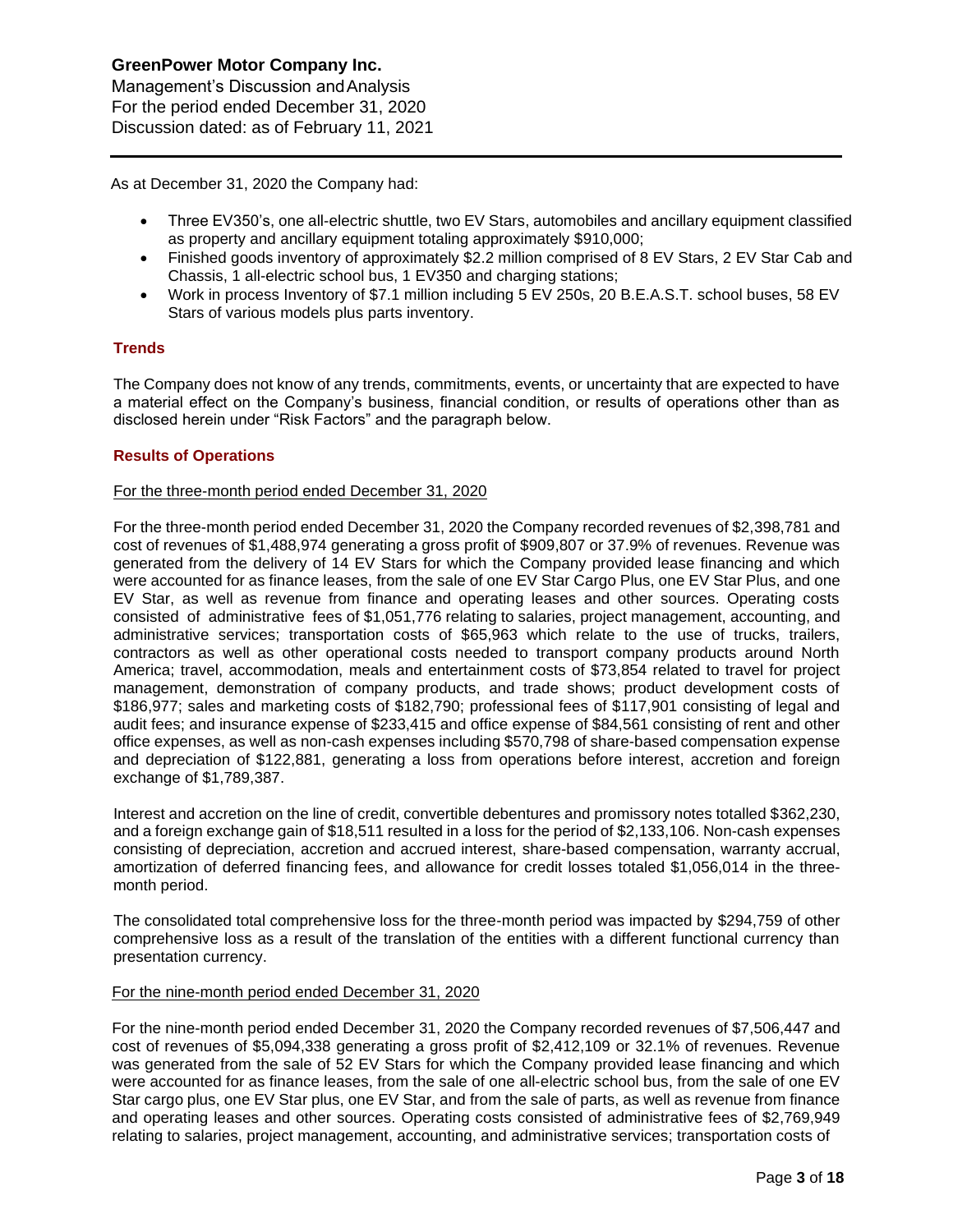Management's Discussion andAnalysis For the period ended December 31, 2020 Discussion dated: as of February 11, 2021

, 2020 \$119,459 which relate to the use of trucks, trailers, contractors as well as other operational costs needed to transport company products around North America; travel, accommodation, meals and entertainment costs of \$178,715 related to travel for project management, demonstration of company products, and trade shows; product development costs of \$643,785; sales and marketing costs of \$235,834; professional fees of \$275,977 consisting of legal and audit fees; insurance expense of \$330,552 and office expense of \$187,972 consisting of rent and other office expenses, as well as non-cash expenses including \$820,567 of share-based compensation expense and depreciation of \$355,113, generating a loss from operations before interest, accretion and foreign exchange of \$3,500,925.

Interest and accretion on the line of credit, convertible debentures and promissory notes totalled \$1,423,138, and a foreign exchange loss of \$124,542 resulted in a loss for the period of \$5,048,605.

The consolidated total comprehensive loss for the nine-month period was impacted by \$470,947 of other comprehensive loss as a result of the translation of the entities with a different functional currency than presentation currency.

### For the three-month period ended December 31, 2019

For the three-month period ended December 31, 2019 the Company recorded revenues of \$4,977,548 and cost of revenues of \$3,511,990 generating a gross profit of \$1,465,558 or 29.4% of revenues. Revenue was generated from the sale of two Synapse Type D school buses, 3 EV Stars, and from the sale of 30 EV Stars for which the Company provided lease financing and were accounted for as finance leases, as well as revenue from finance and operating leases and other sources. Operating costs consisted of administrative fees of \$1,055,706 relating to salaries, project management, accounting, and administrative services; transportation costs of \$58,863 which relate to the use of trucks, trailers, contractors as well as other operational costs needed to transport company products around North America; travel, accommodation, meals and entertainment costs of \$52,792 related to travel for project management, demonstration of company products, and trade shows; product development costs of \$348,583; sales and marketing costs of \$109,731; professional fees of \$87,953 consisting of legal and audit fees; and office expense of \$41,549 consisting of rent and other office expenses, as well as non-cash expenses including \$34,885 of share-based compensation expense and depreciation of \$157,970, generating a loss from operations before interest, accretion and foreign exchange of \$482,474.

Interest and accretion on the line of credit, convertible debentures and promissory notes totalled \$574,031, and a foreign exchange gain of \$418 resulted in a loss for the period of \$1,056,087. Non-cash expenses consisting of depreciation, accretion and accrued interest, share-based compensation, warranty accrual and amortization of deferred financing fees totaled \$675,755 in the three-month period.

The consolidated total comprehensive loss for the three-month period was impacted by \$14,932 of other comprehensive loss as a result of the translation of the entities with a different functional currency than presentation currency.

### For the nine-month period ended December 31, 2019

For the nine-month period ended December 31, 2019 the Company recorded revenues of \$12,858,002 and cost of revenues of \$9,276,910 generating a gross profit of \$3,581,092 or 27.9% of revenues. Revenue was generated from the sale of two EV 350s, four Synapse Type D school buses, 30 EV Stars EV Stars, and from the sale of 30 EV Stars for which the Company provided lease financing and were accounted for as finance leases, as well as revenue from finance and operating leases and other sources. Operating costs consisted of administrative fees of \$2,505,075 relating to salaries, project management, accounting, and administrative services; transportation costs of \$177,727 which relate to the use of trucks, trailers, contractors as well as other operational costs needed to transport company products around North America; travel, accommodation, meals and entertainment costs of \$240,542 related to travel for project management, demonstration of company products, and trade shows; product development costs of \$864,309; sales and marketing costs of \$256,211; professional fees of \$201,585 consisting of legal and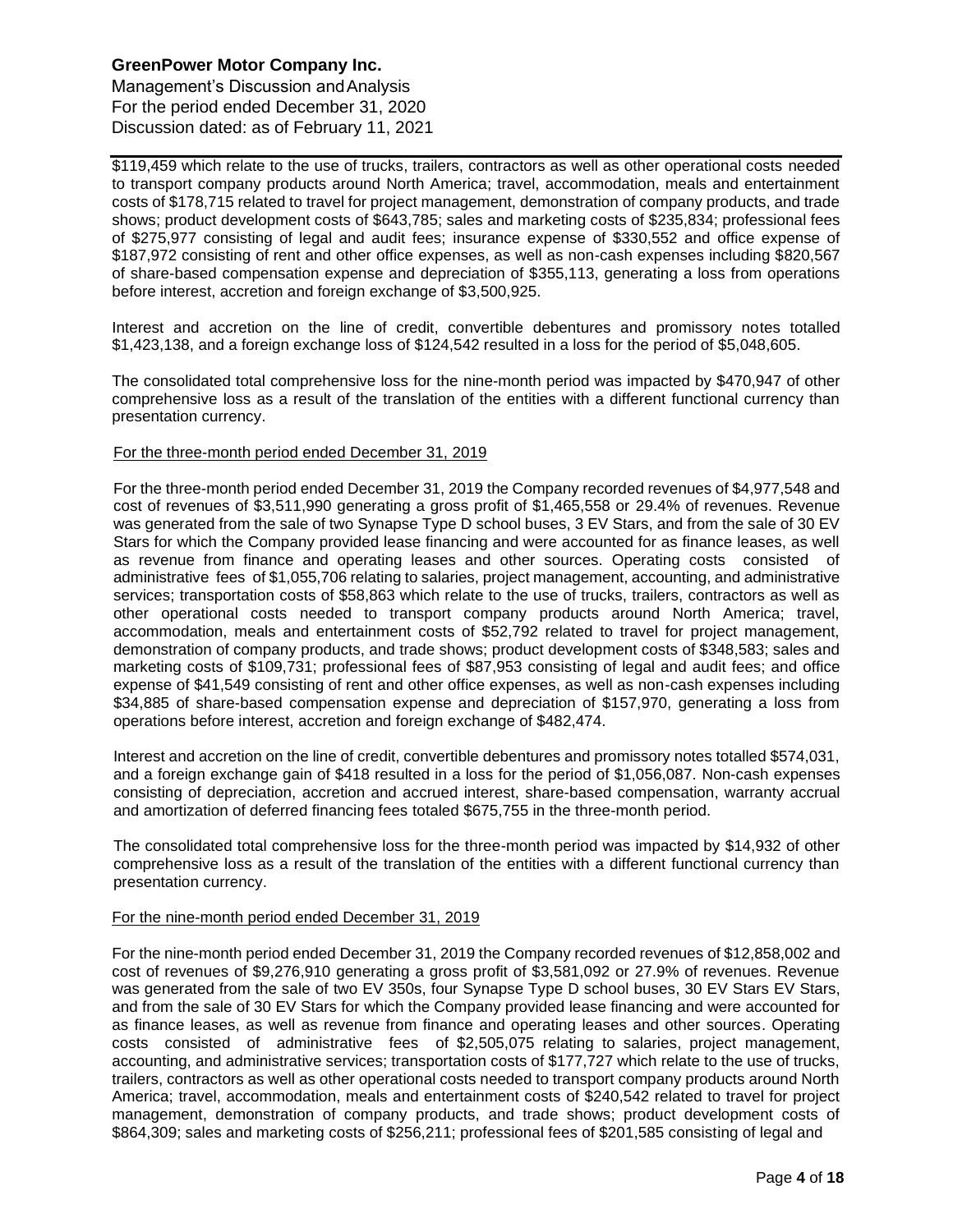Management's Discussion andAnalysis For the period ended December 31, 2020 Discussion dated: as of February 11, 2021

, 2020 audit fees; and office expense of \$135,157 consisting of rent and other office expenses, as well as noncash expenses including \$181,454 of share-based compensation expense and depreciation of \$462,217, generating a loss from operations before interest, accretion and foreign exchange of \$(1,443,185). Interest and accretion on the line of credit, convertible debentures and promissory notes totalled \$1,584,685, and a foreign exchange loss of \$4,069 resulted in a loss for the period of \$3,031,939.

The consolidated total comprehensive loss for the nine-month period was impacted by \$4,064 of other comprehensive loss as a result of the translation of the entities with a different functional currency than presentation currency.

The following tables provide a summary of selected information for the last eight quarters:

|                                              | <b>Three Months Ended</b>     |  |                  |             |          |             |           |               |
|----------------------------------------------|-------------------------------|--|------------------|-------------|----------|-------------|-----------|---------------|
|                                              | December 31,<br>September 30, |  |                  |             | June 30, |             | March 31, |               |
|                                              | 2020                          |  |                  | 2020        |          | 2020        |           | 2020          |
| <b>Financial results</b>                     |                               |  |                  |             |          |             |           |               |
| Revenues                                     | \$2,398,781                   |  | 2,835,411<br>\$. |             | S        | 2,272,255   | -S        | 642,401       |
| Income (loss) for the period                 | (2, 133, 106)                 |  | (1,486,160)      |             |          | (1,429,337) |           | (2, 114, 027) |
| Basic and diluted earnings/(loss) per share* | \$<br>$(0.11)$ \$             |  |                  | $(0.09)$ \$ |          | $(0.09)$ \$ |           | (0.14)        |
| lBalance sheet data                          |                               |  |                  |             |          |             |           |               |
| Working capital (deficit)                    | 31,310,393                    |  | 32,477,352       |             |          | (707, 573)  |           | 743,131       |
| Total assets                                 | 39,814,447                    |  | 43,044,685       |             |          | 14,473,657  |           | 13,207,679    |
| Shareholders' equity                         | 36,956,028                    |  | 34,647,254       |             |          | (2,396,707) |           | (1, 174, 956) |

|                                              | Three Months Ended            |              |             |          |               |           |             |  |  |
|----------------------------------------------|-------------------------------|--------------|-------------|----------|---------------|-----------|-------------|--|--|
|                                              | December 31,<br>September 30, |              |             | June 30, |               | March 31, |             |  |  |
|                                              |                               | 2019<br>2019 |             |          | 2019          | 2019      |             |  |  |
| <b>Financial results</b>                     |                               |              |             |          |               |           |             |  |  |
| Revenues                                     | \$4,977,548                   | - \$         | 5,430,503   | S        | 2,449,951     | S         | 2,486,611   |  |  |
| Income (loss) for the period                 | (1,056,087)                   |              | (712, 368)  |          | (1, 263, 484) |           | (1,553,824) |  |  |
| Basic and diluted earnings/(loss) per share* | \$<br>$(0.07)$ \$             |              | $(0.05)$ \$ |          | $(0.09)$ \$   |           | (0.12)      |  |  |
| lBalance sheet data                          |                               |              |             |          |               |           |             |  |  |
| Working capital (deficit)                    | 2,319,481                     |              | 1,648,610   |          | 2,775,679     |           | (155, 176)  |  |  |
| Total assets                                 | 16,811,834                    |              | 14,515,250  |          | 15,620,864    |           | 11,910,299  |  |  |
| Shareholders' equity                         | 876,200                       |              | 1,951,725   |          | 2,439,746     |           | (85, 636)   |  |  |

\* Based upon the weighted average number of shares issued and outstanding for the period, retroactively restated for the seven-for-one share consolidation completed on August 28, 2020.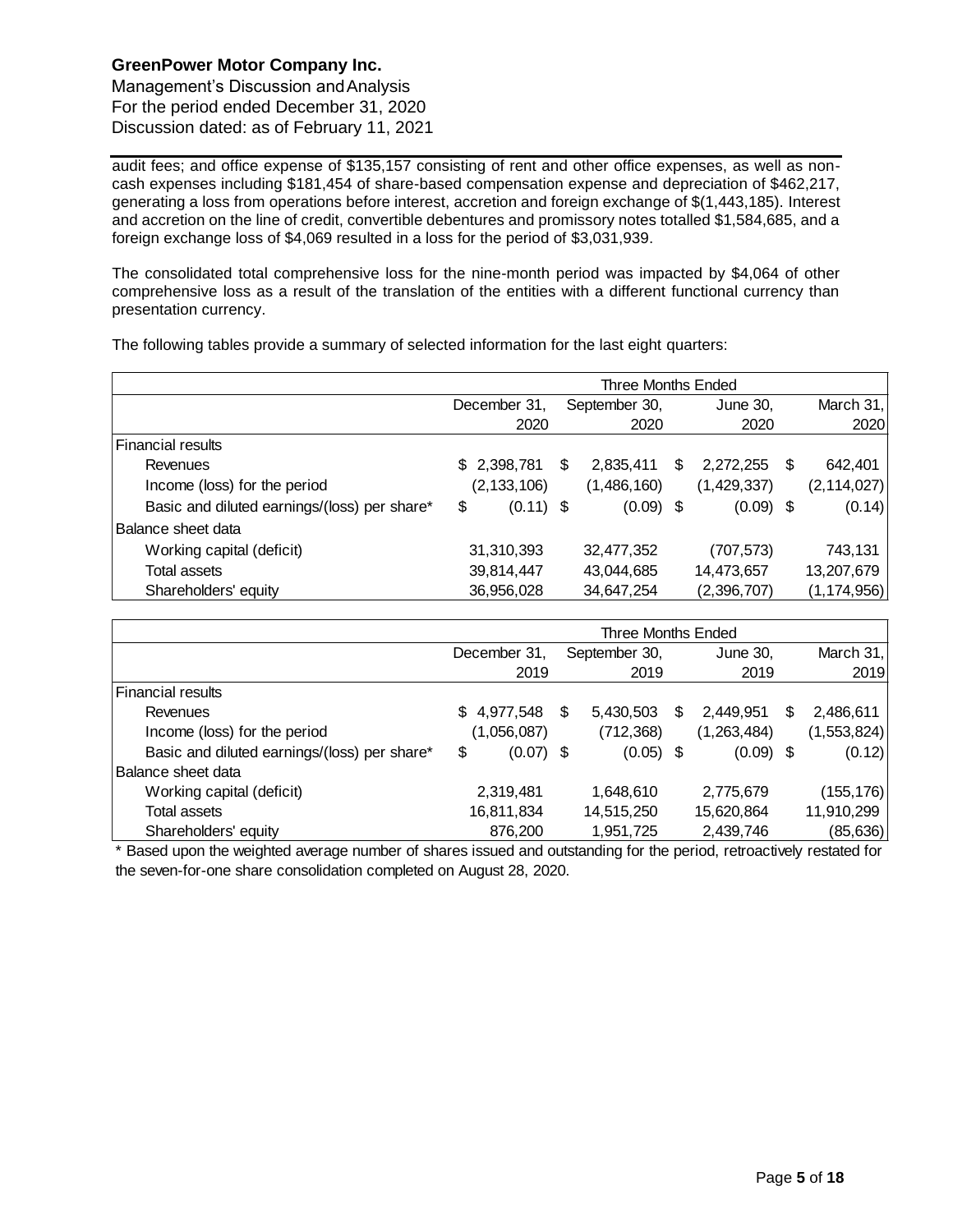, 2020

Management's Discussion andAnalysis For the period ended December 31, 2020 Discussion dated: as of February 11, 2021

The following tables summarize vehicle deliveries pursuant to vehicle leases and vehicle sales for the last eight quarters:

|                         | For the three months ended |                            |            |           |  |  |  |  |  |  |
|-------------------------|----------------------------|----------------------------|------------|-----------|--|--|--|--|--|--|
|                         |                            | December 31, September 30, | June $301$ | March 31, |  |  |  |  |  |  |
|                         | 2020                       | 2020                       | 2020       | 2020      |  |  |  |  |  |  |
| <b>Vehicle Sales</b>    |                            |                            |            |           |  |  |  |  |  |  |
| <b>EV 350</b>           | 0                          | n                          |            |           |  |  |  |  |  |  |
| EV Star                 | 3                          |                            |            | 8         |  |  |  |  |  |  |
| School bus              | 0                          |                            |            |           |  |  |  |  |  |  |
| Total                   | 3                          |                            |            | 8         |  |  |  |  |  |  |
| <b>Vehicle Leases</b>   |                            |                            |            |           |  |  |  |  |  |  |
| <b>EV Star</b>          | 14                         | 20                         | 18         | 0         |  |  |  |  |  |  |
| Total                   | 14                         | 20                         | 18         |           |  |  |  |  |  |  |
|                         |                            |                            |            |           |  |  |  |  |  |  |
| <b>Total Deliveries</b> | 17                         | 21                         | 18         | Զ         |  |  |  |  |  |  |

|                         | For the three months ended |                            |                |           |  |  |  |  |  |  |
|-------------------------|----------------------------|----------------------------|----------------|-----------|--|--|--|--|--|--|
|                         |                            | December 31, September 30, | June 30,       | March 31, |  |  |  |  |  |  |
|                         | 2019                       | 2019                       | 2019           | 2019      |  |  |  |  |  |  |
| Vehicle Sales           |                            |                            |                |           |  |  |  |  |  |  |
| <b>EV 350</b>           | O                          |                            |                | 3         |  |  |  |  |  |  |
| EV Star <sup>1</sup>    | 3                          | 24                         |                | 3         |  |  |  |  |  |  |
| School bus              | $\mathfrak z$              | 2                          |                |           |  |  |  |  |  |  |
| Total                   | 5                          | 27                         | 4              | 6         |  |  |  |  |  |  |
| Vehicle Leases          |                            |                            |                |           |  |  |  |  |  |  |
| EV Star <sup>1</sup>    | 22                         |                            | $\mathcal{P}$  |           |  |  |  |  |  |  |
| Total                   | 22                         |                            | $\mathfrak{p}$ |           |  |  |  |  |  |  |
|                         |                            |                            |                |           |  |  |  |  |  |  |
| <b>Total Deliveries</b> | 27                         | 27                         | 6              | 6         |  |  |  |  |  |  |

1) - Leases associated with 8 EV Stars entered into during the quarter ended December 31, 2019 were cancelled during the quarter ended March 31, 2020 and the vehicles were subsequently sold.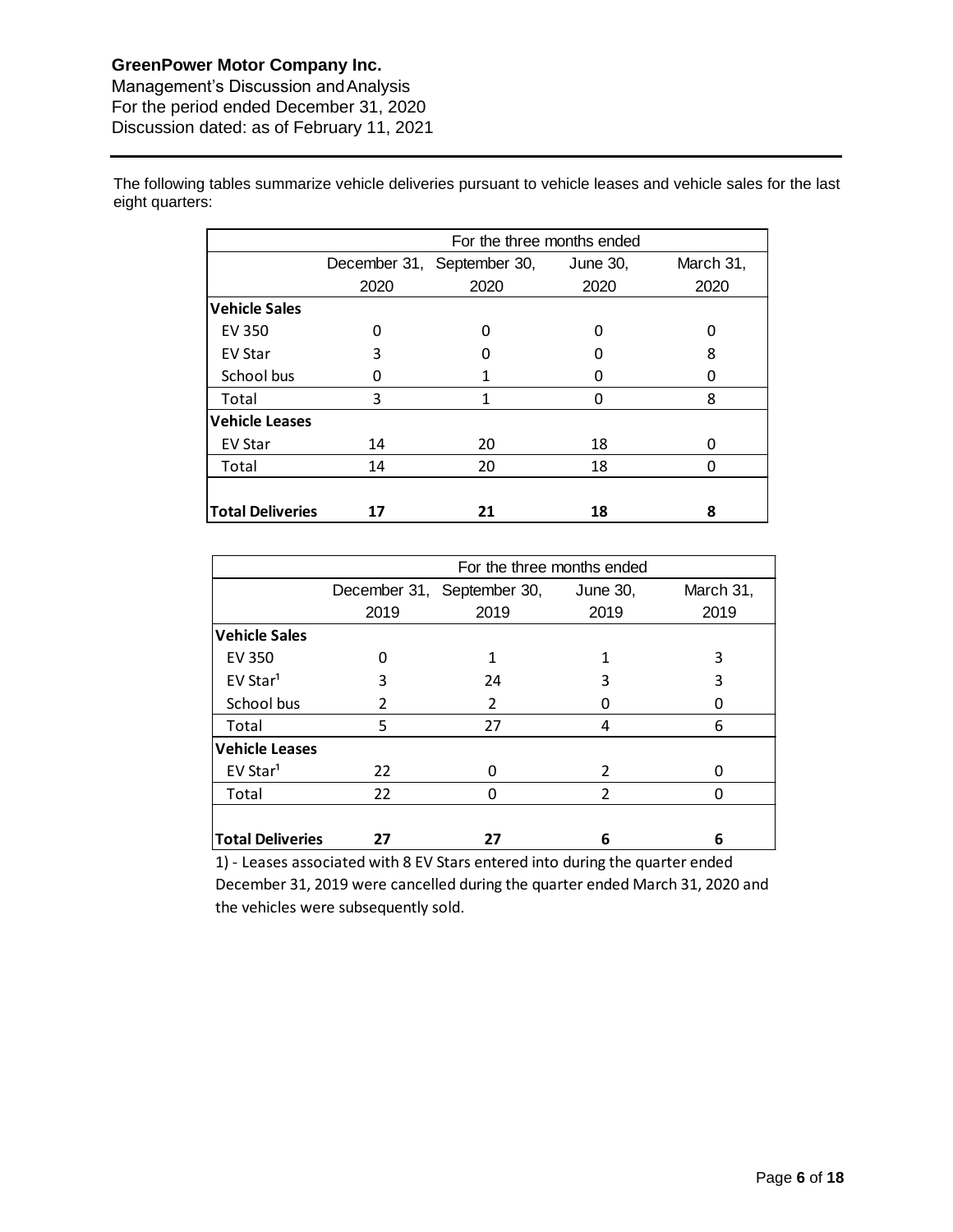, 2020

Management's Discussion andAnalysis For the period ended December 31, 2020 Discussion dated: as of February 11, 2021

The following tables summarize cash expenses for the last eight quarters:

|                                         | For the three months ended |   |                                            |                  |          |     |            |  |  |
|-----------------------------------------|----------------------------|---|--------------------------------------------|------------------|----------|-----|------------|--|--|
|                                         | Dec 31, 2020               |   | Sept 30, 2020 June 30, 2020 March 31, 2020 |                  |          |     |            |  |  |
|                                         |                            |   |                                            |                  |          |     |            |  |  |
| <b>Total Expenses</b>                   | \$3.042.913                |   | \$2,369,878                                | \$ 2.047.920     |          | S   | 2.361.841  |  |  |
| Less:                                   |                            |   |                                            |                  |          |     |            |  |  |
| Depreciation                            | (122, 881)                 |   | (117, 471)                                 | (114, 761)       |          |     | (116, 338) |  |  |
| Accretion and accrued interest          | (133, 759)                 |   | (160, 782)                                 | (153,006)        |          |     | (232, 543) |  |  |
| Share-based payments                    | (570,798)                  |   | (117, 737)                                 | (132, 032)       |          |     | (126, 652) |  |  |
| Amortization of deferred financing fees | (161,099)                  |   | (153, 772)                                 | (150, 507)       |          |     | (149, 864) |  |  |
| <b>Warranty Accrual</b>                 | (59,199)                   |   | (97, 268)                                  |                  | (77,377) |     | 20,494     |  |  |
| Allowance for credit losses             | (8,278)                    |   | (20,385)                                   |                  | 33,552   |     | (46, 447)  |  |  |
|                                         |                            |   |                                            |                  |          |     |            |  |  |
| <b>Total Cash Expenses (1)</b>          | \$1,986,899                | S | 1.702.463                                  | \$.<br>1.453.789 |          | \$. | 1.710.491  |  |  |

|                                         | For the three months ended |   |             |                  |  |   |                                            |  |  |
|-----------------------------------------|----------------------------|---|-------------|------------------|--|---|--------------------------------------------|--|--|
|                                         | Dec 31, 2019               |   |             |                  |  |   | Sept 30, 2019 June 30, 2019 March 31, 2019 |  |  |
|                                         |                            |   |             |                  |  |   |                                            |  |  |
| <b>Total Expenses</b>                   | \$2.521.645                |   | \$2,104,506 | \$1,986,880      |  | S | 1,866,235                                  |  |  |
| Less:                                   |                            |   |             |                  |  |   |                                            |  |  |
| Depreciation                            | (157, 970)                 |   | (160, 661)  | (143, 586)       |  |   | (172, 607)                                 |  |  |
| Accretion and accrued interest          | (151, 525)                 |   | (133, 373)  | (129, 989)       |  |   | (104, 952)                                 |  |  |
| Share-based payments                    | (34, 885)                  |   | (53,025)    | (93, 544)        |  |   | (93, 750)                                  |  |  |
| Amortization of deferred financing fees | (157, 915)                 |   | (154, 883)  | (156,732)        |  |   | (92,948)                                   |  |  |
| <b>Warranty Accrual</b>                 | (166, 662)                 |   | (136, 307)  | (38,864)         |  |   | (7, 169)                                   |  |  |
| Allowance for credit losses             |                            |   |             |                  |  |   |                                            |  |  |
|                                         |                            |   |             |                  |  |   |                                            |  |  |
| <b>Total Cash Expenses (1)</b>          | \$1,852,688                | S | 1,466,257   | 1,424,165<br>\$. |  |   | 1,394,809                                  |  |  |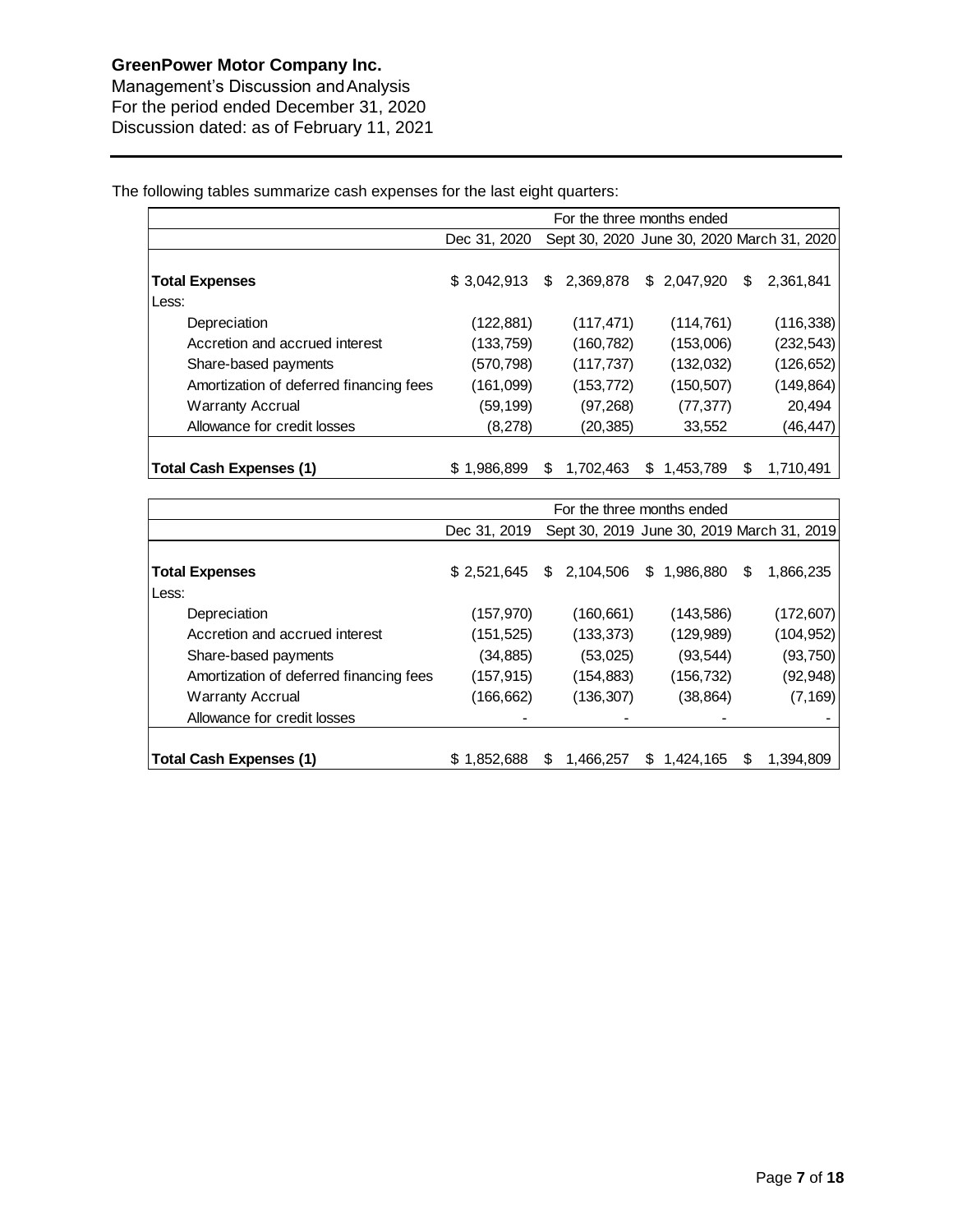, 2020

Management's Discussion andAnalysis For the period ended December 31, 2020 Discussion dated: as of February 11, 2021

The following tables summarize adjusted EBITDA for the last eight quarters:

|                         | For the three months ended |              |                 |                                                                                                         |  |  |  |  |  |
|-------------------------|----------------------------|--------------|-----------------|---------------------------------------------------------------------------------------------------------|--|--|--|--|--|
|                         | Dec 31, 2020               |              |                 | Sept 30, 2020 June 30, 2020 March 31, 2020                                                              |  |  |  |  |  |
|                         |                            |              |                 |                                                                                                         |  |  |  |  |  |
| Loss for the period     |                            |              |                 | $\frac{1}{2}$ (2,133,106) $\frac{1}{2}$ (1,486,160) $\frac{1}{2}$ (1,429,337) $\frac{1}{2}$ (2,114,027) |  |  |  |  |  |
| Plus:                   |                            |              |                 |                                                                                                         |  |  |  |  |  |
| Depreciation            | 122,881                    | 117,471      | 114.761         | 116,338                                                                                                 |  |  |  |  |  |
| Interest and accretion  | 362,230                    | 505,589      | 555,319         | 549,139                                                                                                 |  |  |  |  |  |
| Share-based payments    | 570,798                    | 117,737      | 132,032         | 126,652                                                                                                 |  |  |  |  |  |
| <b>Warranty Accrual</b> | 59,199                     | 97,268       | 77,377          | (20, 494)                                                                                               |  |  |  |  |  |
|                         |                            |              |                 |                                                                                                         |  |  |  |  |  |
| Adjusted EBITDA (1)     | \$(1,017,998)\$            | (648,095) \$ | $(549, 848)$ \$ | (1,342,392)                                                                                             |  |  |  |  |  |

|                            | For the three months ended |         |                                 |                                            |  |  |  |  |  |  |
|----------------------------|----------------------------|---------|---------------------------------|--------------------------------------------|--|--|--|--|--|--|
|                            | Dec 31, 2019               |         |                                 | Sept 30, 2019 June 30, 2019 March 31, 2019 |  |  |  |  |  |  |
| Loss for the period        | \$ (1,056,087) \$          |         | $(712,368)$ \$ $(1,263,484)$ \$ | (1,553,706)                                |  |  |  |  |  |  |
| Plus:                      |                            |         |                                 |                                            |  |  |  |  |  |  |
| Depreciation               | 157,970                    | 160,661 | 143,586                         | 172,607                                    |  |  |  |  |  |  |
| Interest and accretion     | 574,031                    | 510,042 | 500,612                         | 428,668                                    |  |  |  |  |  |  |
| Share-based payments       | 34,885                     | 53,025  | 93,544                          | 93,750                                     |  |  |  |  |  |  |
| <b>Warranty Accrual</b>    | 166,662                    | 188,554 | 38,864                          | 88,589                                     |  |  |  |  |  |  |
|                            |                            |         |                                 |                                            |  |  |  |  |  |  |
| <b>Adjusted EBITDA (1)</b> | $(122, 539)$ \$            | 199,914 | (486,878) \$<br>Ś               | (770,092)                                  |  |  |  |  |  |  |

(1) Non-IFRS Financial Measures: "Total Cash Expenses", as defined above, and "Adjusted EBITDA" reflects net income or loss before interest, taxes, share-based payments, depreciation and amortization, and warranty accrual. Adjusted EBITDA is a measure used by analysts and investors as an indicator of operating cash flow since it excludes the impact of movements in working capital items, non-cash charges and financing costs. Therefore, Adjusted EBITDA gives the investor information as to the cash generated from the operations of a business. However, Adjusted EBITDA is not a measure of financial performance under IFRS and should not be considered a substitute for other financial measures of performance. Adjusted EBITDA as calculated by GreenPower may not be comparable to Adjusted EBITDA as calculated and reported by other companies. The most comparable IFRS measure to Adjusted EBITDA is net income.

### **Liquidity**

At December 31, 2020, the Company had a cash balance of \$20,917,422 and working capital of \$31,310,393. The Company's line of credit has a maximum credit limit of up to \$8,000,000 and amounts available on the line of credit in excess of \$5,000,000 are subject to margining requirements. The Company's primary bank account denominated in US dollars is linked to its Line of Credit such that funds deposited to the bank account reduce the outstanding balance on the Line of Credit, and as at December 31, 2020 the Line of Credit had a drawn balance of nil. The Company manages its capital structure and makes adjustments to it based on available funds to the Company. The Company may continue to rely on additional financings and the sale of its inventory to further its operations and meet its capital requirements to manufacture EV vehicles, expand its production capacity and further develop its sales, marketing, engineering, and technical resources.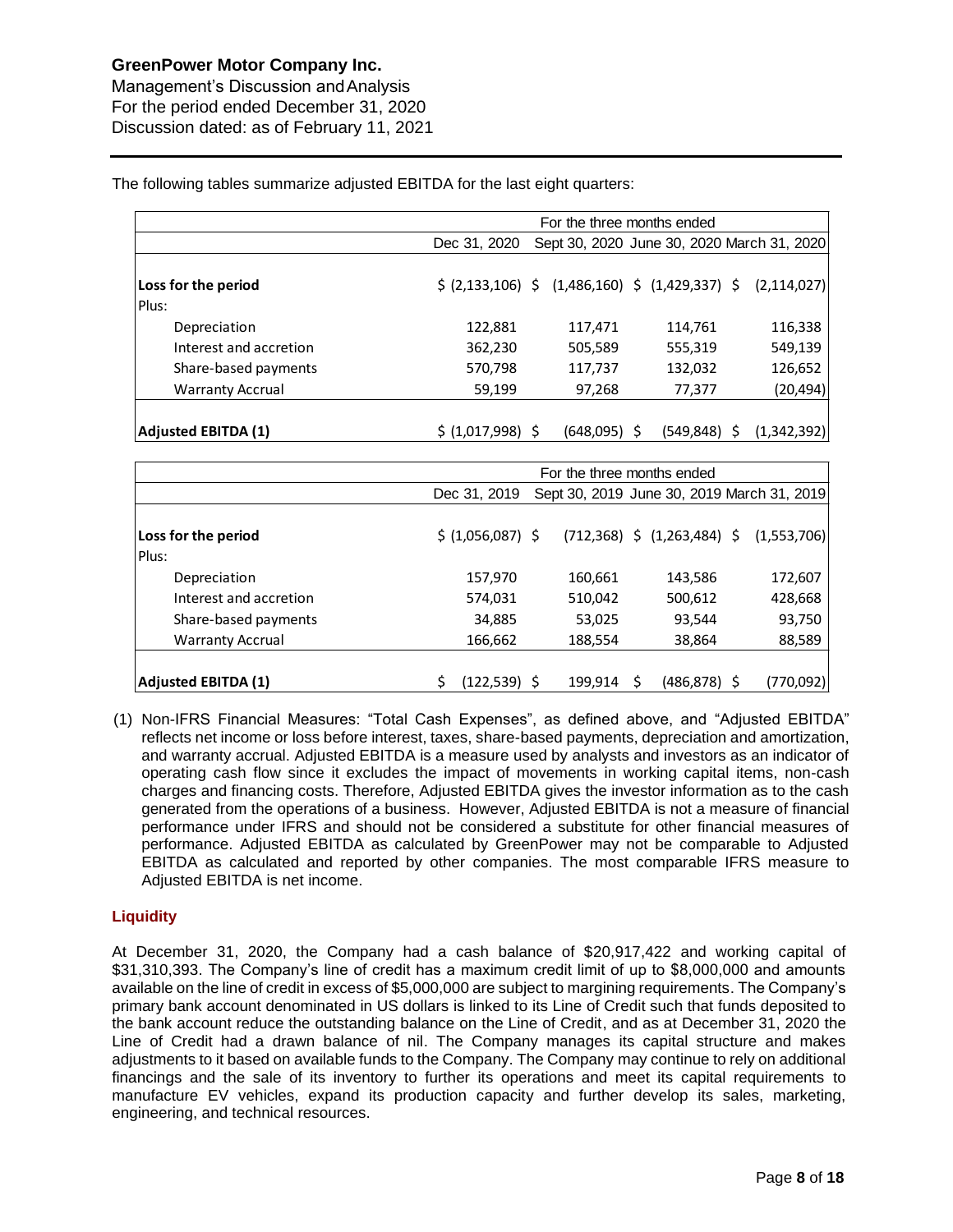Management's Discussion andAnalysis For the period ended December 31, 2020 Discussion dated: as of February 11, 2021

### **Capital Resources**

, 2020

Three months ended December 31, 2020 and up to the date of this report

Authorized: Unlimited number of common shares without par value Authorized: Unlimited number of preferred shares without par value

As at March 31, 2020 the Company had a total of \$CDN 5,596,000 in convertible debentures outstanding, which were converted into 1,703,240 common shares during the nine months ended December 31, 2020. The convertible debentures all had an 8% interest rate, an initial term of four years, and effective interest rates ranging from 28.3% to 38.5%.

| <b>Issue Date</b> | <b>Outstanding Amount</b><br>March 31, 2020<br>(\$CDN) | <b>Conversion</b><br>Price (\$CDN) | <b>Shares on</b><br>Conversion | Converted<br>Amount<br>(\$CDN) | <b>Outstanding Amount</b><br>December 31, 2020<br>(\$CDN) |
|-------------------|--------------------------------------------------------|------------------------------------|--------------------------------|--------------------------------|-----------------------------------------------------------|
| 17-May-17         | 1,900,000                                              | 4.55                               | 417,582                        | (1,900,000)                    |                                                           |
| 31-May-17         | 250,000                                                | 4.55                               | 54,945                         | (250,000)                      |                                                           |
| 25-Sep-17         | 1,476,000                                              | 2.80                               | 527,143                        | (1,476,000)                    |                                                           |
| 12-Oct-17         | 1,970,000                                              | 2.80                               | 703,571                        | (1,970,000)                    |                                                           |
| Total             | 5,596,000                                              |                                    | 1,703,241                      | (5,596,000)                    |                                                           |

During the nine months ended December 31, 2020 the following common shares were issued from the exercise of convertible debentures:

- 417,582 common shares were issued pursuant to the conversion of convertible debentures totaling CAD\$200,000 (issued on May 31, 2017) which were converted at a price of CAD\$4.55 per share;
- 54,945 common shares were issued pursuant to the conversion of convertible debentures totaling CAD\$250,000 (issued on May 31, 2017) which were converted at a price of CAD\$4.55 per share;
- 527,143 common shares were issued pursuant to the conversion of convertible debentures totaling \$1,476,000 (issued on Sep 25, 2017) which were converted at a price of CAD\$2.80 per share;
- 703,570 common shares were issued pursuant to the conversion of convertible debentures totaling CAD\$1,115,000 (issued on October 12, 2017) which were converted at a price of CAD\$2.80 per share.

The Company has an incentive stock option plan whereby it grants options to directors, officers, employees, and consultants of the Company. On May 14, 2019, the Company replaced its Fixed Stock Option Plan (the "2016 Plan") with a Rolling Stock Option Plan (the "2019 Plan"). Under the terms of the 2019 Plan, the aggregate number of Options that can be granted under the 2019 Plan cannot exceed ten (10%) of the total number of issued and outstanding Shares, calculated on a non-diluted basis. The exercise price of options granted under the 2019 Plan may not be less than the minimum prevailing price permitted by the TSXV policies with a maximum term of 10 years.

On March 9, 2016, the shareholders approved the previous stock option plan which allowed for the issuance of up to 1,491,541 shares (the "2016 Plan"). On March 30, 2017, the shareholders approved an increase in the number of common shares available for issuance under the 2016 Plan from 1,491,541 to 1,950,910. On May 4, 2018, the number available for issuance was further increased to 2,129,999.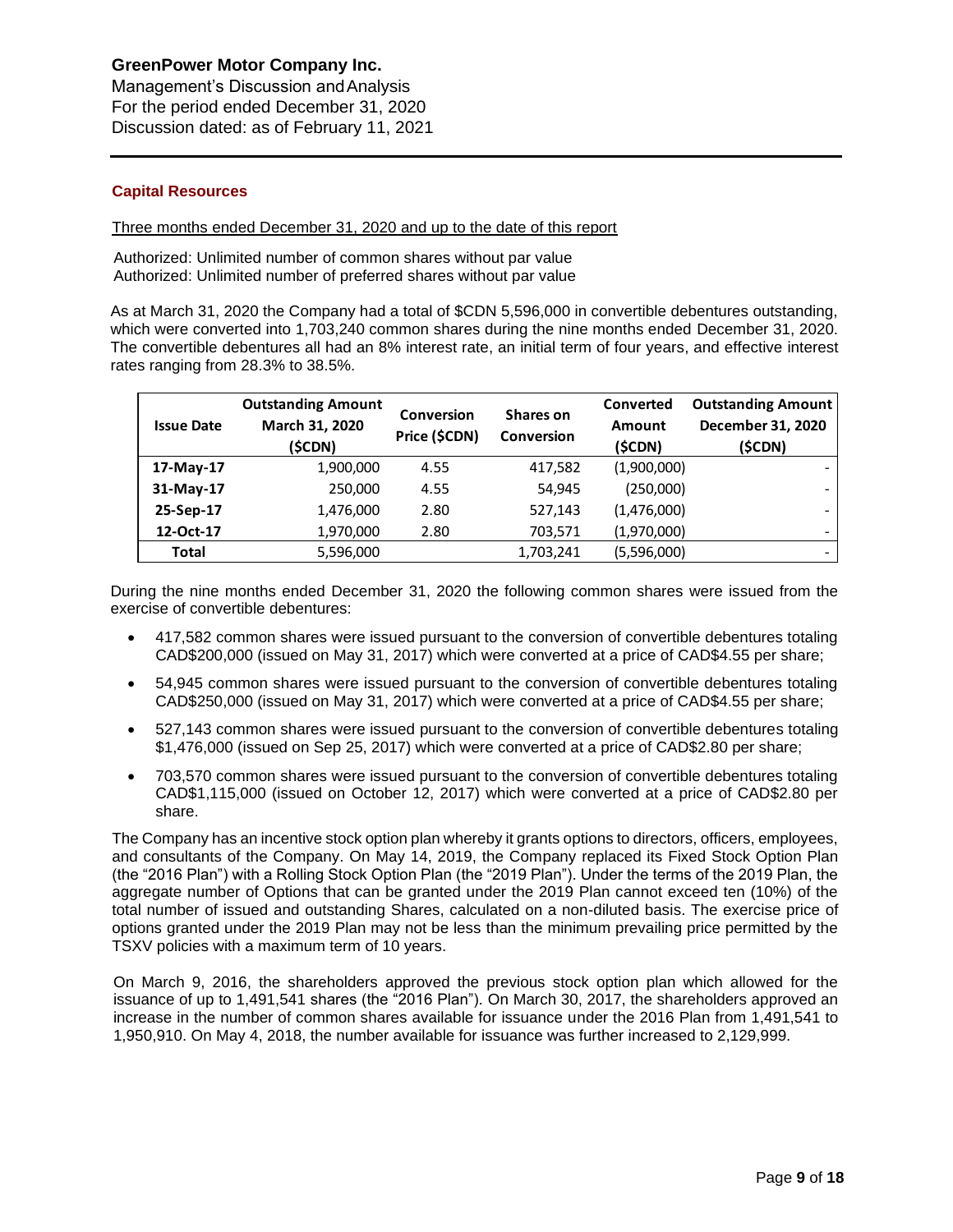, 2020

Management's Discussion andAnalysis For the period ended December 31, 2020 Discussion dated: as of February 11, 2021

The Company had the following incentive stock options granted under the 2019 Plan and the 2016 Plan that are issued and outstanding as at December 31, 2020:

|                                 |                          | Exercise      | Balance        |    |         |    |           |    | Forfeited  | <b>Balance</b>    |
|---------------------------------|--------------------------|---------------|----------------|----|---------|----|-----------|----|------------|-------------------|
| <b>Expiry Date</b>              |                          | Price (CDN\$) | March 31, 2020 |    | Granted |    | Exercised |    | or Expired | December 31, 2020 |
| May 26, 2020                    | \$                       | 4.20          | 21,429         |    |         |    |           |    | (21, 429)  |                   |
| July 10, 2020                   | \$                       | 3.85          | 7,143          |    |         |    |           |    | (7, 143)   |                   |
| February 4, 2021                | \$                       | 2.45          | 57,143         |    |         |    |           |    |            | 57,143            |
| May 6, 2021                     | \$                       | 2.45          | 74,286         |    |         |    |           |    | (11, 429)  | 62,857            |
| October 27, 2021                | \$                       | 4.34          | 71,429         |    |         |    |           |    |            | 71,429            |
| February 2, 2022                | \$                       | 5.25          | 65,286         |    |         |    |           |    |            | 65,286            |
| May 26, 2022                    | \$                       | 5.25          | 148,214        |    |         |    |           |    |            | 148,214           |
| December 18, 2022               | \$                       | 3.15          | 25,000         |    |         |    |           |    |            | 25,000            |
| May 4, 2023                     | \$                       | 3.50          | 75,714         |    |         |    |           |    |            | 75,714            |
| November 30, 2023               | \$                       | 3.01          | 50,000         |    |         |    |           |    |            | 50,000            |
| February 12, 2024               | \$                       | 3.50          | 78,571         |    |         |    |           |    |            | 78,571            |
| January 30, 2022                | \$                       | 2.59          | 25,000         |    |         |    |           |    |            | 25,000            |
| January 30, 2025                | \$                       | 2.59          | 319,286        |    |         |    | (1, 429)  |    | (2,679)    | 315,178           |
| July 3, 2022                    | \$                       | 4.90          |                |    | 14,286  |    |           |    |            | 14,286            |
| July 3, 2025                    | \$                       | 4.90          |                |    | 51,429  |    |           |    |            | 51,429            |
| November 19, 2025*              | \$                       | 20.00         |                |    | 300,000 |    |           |    |            | 300,000           |
| December 4, 2025*               | \$                       | 20.00         |                |    | 20,000  |    |           |    |            | 20,000            |
| Total outstanding               |                          |               | 1,018,501      |    | 385,715 |    | (1, 429)  |    | (42,680)   | 1,360,107         |
| Total exercisable               |                          |               | 629,750        |    |         |    |           |    |            | 857,429           |
| Weighted Average                |                          |               |                |    |         |    |           |    |            |                   |
| Exercise Price (CDN\$)          |                          |               | 3.47<br>S      | \$ | 17.43   | \$ | 2.59      | \$ | 3.57       | \$<br>8.99        |
| Weighted Average Remaining Life |                          |               | 3.0 years      |    |         |    |           |    |            | 3.0 years         |
|                                 | * Exercise price in US\$ |               |                |    |         |    |           |    |            |                   |

As at December 31, 2020, there were 701,323 stock options available for issuance under the 2019 plan.

During the nine-month period ended December 31, 2020, 42,679 options were forfeited or expired.

On July 3, 2020 the Company granted:

- 51,429 stock options to employees with an exercise price of CDN\$4.90 per share and with a term of 5 years, and which vest 25% after 4 months, and then 25% after years 1, 2, and 3, and
- 14,286 stock options to a consultant (IR provider) with an exercise price of CDN\$4.90 per share and with a term of 2 years and which vest 25% at the end of every 3 months for a period of twelve months.

On November 20, 2020 the Company granted an aggregate of 300,000 stock options, with 100,000 granted to each of three of Greenpower's officers. The stock options have an exercise price of US\$20.00 per share, a term of 5 years, and are exercisable 25% after four months, and 25% after the first, second and third year from the grant date.

On December 4, 2020 the Company granted an aggregate of 20,000 stock options, with 5,000 granted to each of the Company's four independent directors. The stock options have an exercise price of US\$20.00 per share, a term of 5 years, and are exercisable at the end of every 3 months for a period of twelve months.

During the nine months ended December 31, 2020, 1,429 common shares were issued pursuant to the issuance of 1,429 stock options.

During the three months ended December 31, 2020, the Company incurred share-based compensation expense with a measured fair value of \$570,798. The fair value of the options granted and vested were recorded as share-based payments on the Consolidated Statements of Operations.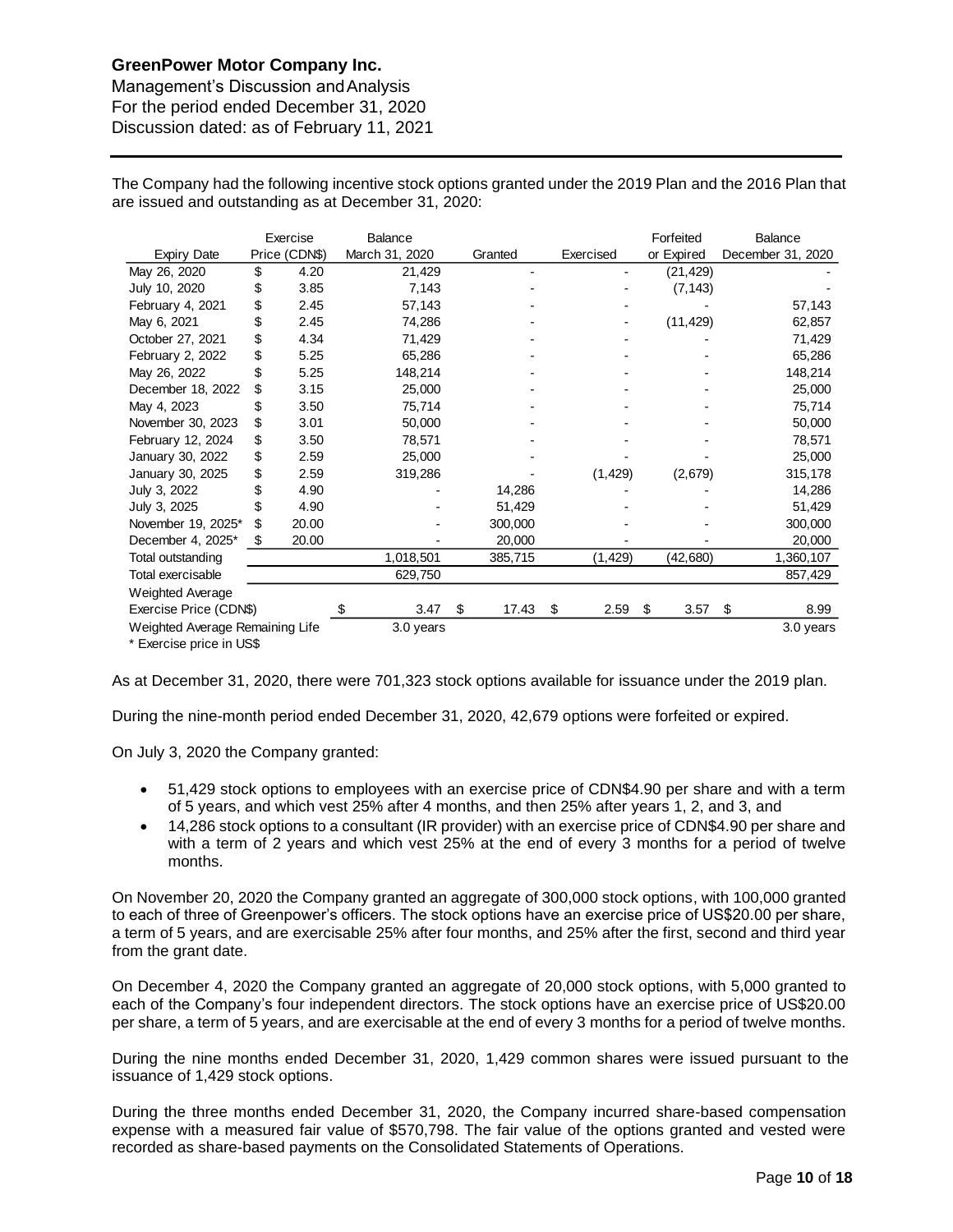, 2020

Management's Discussion andAnalysis For the period ended December 31, 2020 Discussion dated: as of February 11, 2021

As at December 31, 2020, the Company had outstanding warrants, enabling the holders to acquire common shares as follows:

|                        | Exercise            | Balance        |                |                   |            | Balance           |
|------------------------|---------------------|----------------|----------------|-------------------|------------|-------------------|
| <b>Expiry Date</b>     | Price               | March 31, 2020 | <b>Issued</b>  | Exercised         | Expired    | December 31, 2020 |
| May 17, 2020           | CDN \$5.25          | 417,457        |                | ۰                 | (417, 457) |                   |
| May 31, 2020           | CDN \$5.25          | 54.929         | ٠              |                   | (54.929)   |                   |
| October 17, 2020       | CDN \$7.70          | 44.500         |                | (44, 498)         | (2)        |                   |
| June 29, 2021          | CDN \$4.55          | 628,571        | $\blacksquare$ |                   |            | 628,571           |
| September 25, 2021     | CDN \$3.50          | 527, 143       | ٠              | (36,071)          |            | 491,072           |
| October 12, 2021       | CDN \$3.50          | 775,000        | ٠              | (700,000)         |            | 75,000            |
| March 14, 2022         | CDN \$4.20          | 685.714        | ۰              | ۰                 |            | 685,714           |
| May 6, 2023            | <b>USD \$2.6677</b> | 866,510        | ۰              | (700.765)         |            | 165,745           |
| May 8, 2023            | USD \$2.6677        | 70,258         | ۰              | (56,555)          |            | 13,703            |
| Total outstanding      |                     | 4,070,082      | ۰              | (1, 537, 889)     | (472, 388) | 2,059,805         |
| Weighted Average       |                     |                |                |                   |            |                   |
| Exercise Price (CDN\$) |                     | \$<br>4.05     | NA \$          | 3.66 <sup>5</sup> | 5.25 \$    | 4.06              |
| Weighted Average Life  |                     | 1.7 years      |                |                   |            | 1.0 years         |

During the nine months ended December 31, 2020, a total of 472,387 warrants exercisable at CDN \$5.25 per share expired unexercised.

During the nine months ended December 31, 2020 the Company issued the following common shares from the exercise of warrants:

- 44,498 common shares were issued at a price of CDN\$7.70 per share pursuant to the exercise of 44,498 warrants;
- 736,071 common shares were issued at a price of CDN\$3.50 per share pursuant to the exercise of 736,071 warrants, and
- 757,320 common shares were issued at a price of USD\$2.6677 per share pursuant to the exercise of 757,320 warrants.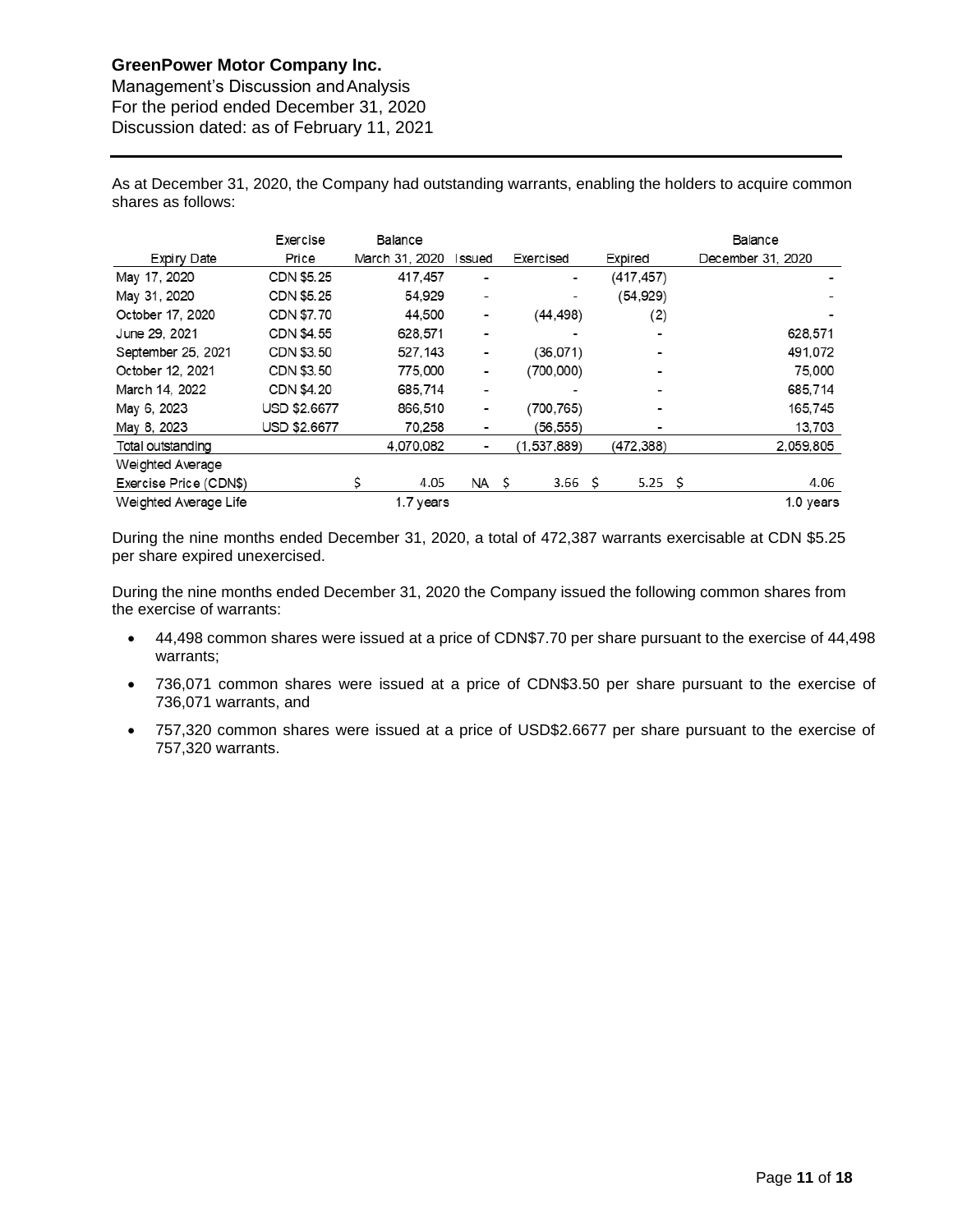Management's Discussion andAnalysis For the period ended December 31, 2020 Discussion dated: as of February 11, 2021

### **Off-Balance Sheet Arrangements**

As of the date of this filing, the Company does not have any off-balance sheet arrangements that have, or are reasonably likely to have, a current or future effect on the results of operations or financial condition of the Company including, without limitation, such considerations as liquidity and capital resources that have not previously been discussed.

### **Related Party Transactions**

A summary of compensation for directors, officers and key management personnel is as follows:

|                                  | <b>For the Nine Months Ended</b>    |           |   |         |  |  |  |  |
|----------------------------------|-------------------------------------|-----------|---|---------|--|--|--|--|
|                                  | December 31, 2020 December 31, 2019 |           |   |         |  |  |  |  |
| Salaries and Benefits (1)        | S                                   | 370,763   | S | 314,191 |  |  |  |  |
| Consulting fees (2)              |                                     | 220,954   |   | 150,000 |  |  |  |  |
| Accommodation                    |                                     |           |   | 762     |  |  |  |  |
| <b>Truck and Trailer Rentals</b> |                                     | 5,749     |   | 81,164  |  |  |  |  |
| Options Vested (3)               |                                     | 673,213   |   | 154,010 |  |  |  |  |
| Total                            |                                     | 1,270,679 | Ŝ | 700,127 |  |  |  |  |

- 1) Salaries and benefits incurred with officers and a former officer are included in Administrative fees on the Consolidated Statements of Operations.
- 2) Consulting fees included in professional fees and sales and marketing on the Consolidated Statements of Operations are paid to, management service companies of the CEO and Chairman, and to the former CEO of the Company to provide accounting, management and consulting services.
- 3) Amounts recognized for related party stock-based compensation are included in Share-based payments on the Consolidated Statements of Operations.

Accounts payable and accrued liabilities at December 31, 2020 included nil (March 31, 2020 – \$71,697) owed to officers, directors, and companies controlled by officers and directors, and shareholders, which is non-interest bearing, unsecured and has no fixed terms of repayment.

As at March 31, 2020, companies beneficially owned by the CEO and Chairman of the Company had loans outstanding to the Company with a total value of CDN \$3,185,000 and USD \$120,000. During the nine months ended December 31, 2020 the Company received loans totaling CAD\$50,000 and USD\$100,000 from companies beneficially owned by the CEO and Chairman. These loans were repaid in their entirety during the nine months ended December 31, 2020, and funds used to repay these loans were sourced from proceeds received from the exercise of warrants during the period.

A director of the Company and the Company's CEO and Chairman have both provided personal guarantees of USD \$2,510,000, or \$5,020,000 in total to support the Company's \$8 million operating line of credit. In consideration for these guarantees, during 2018 the Company issued 628,571 non-transferrable common share purchase warrants exercisable at an exercise price of CDN \$4.55 per share that expire on June 29, 2021 and during 2019 the Company issued 685,714 non-transferrable common share purchase warrants exercisable at an exercise price of CDN \$4.20 per share that expire on March 14, 2022.

During the nine months ended December 31, 2020 all of the remaining convertible debentures of the Company were converted into common shares (Note 14), which included CDN\$3,125,000 (March 31, 2020 – CDN\$3,125,000) principal balance of convertible debentures owed to officers, directors and companies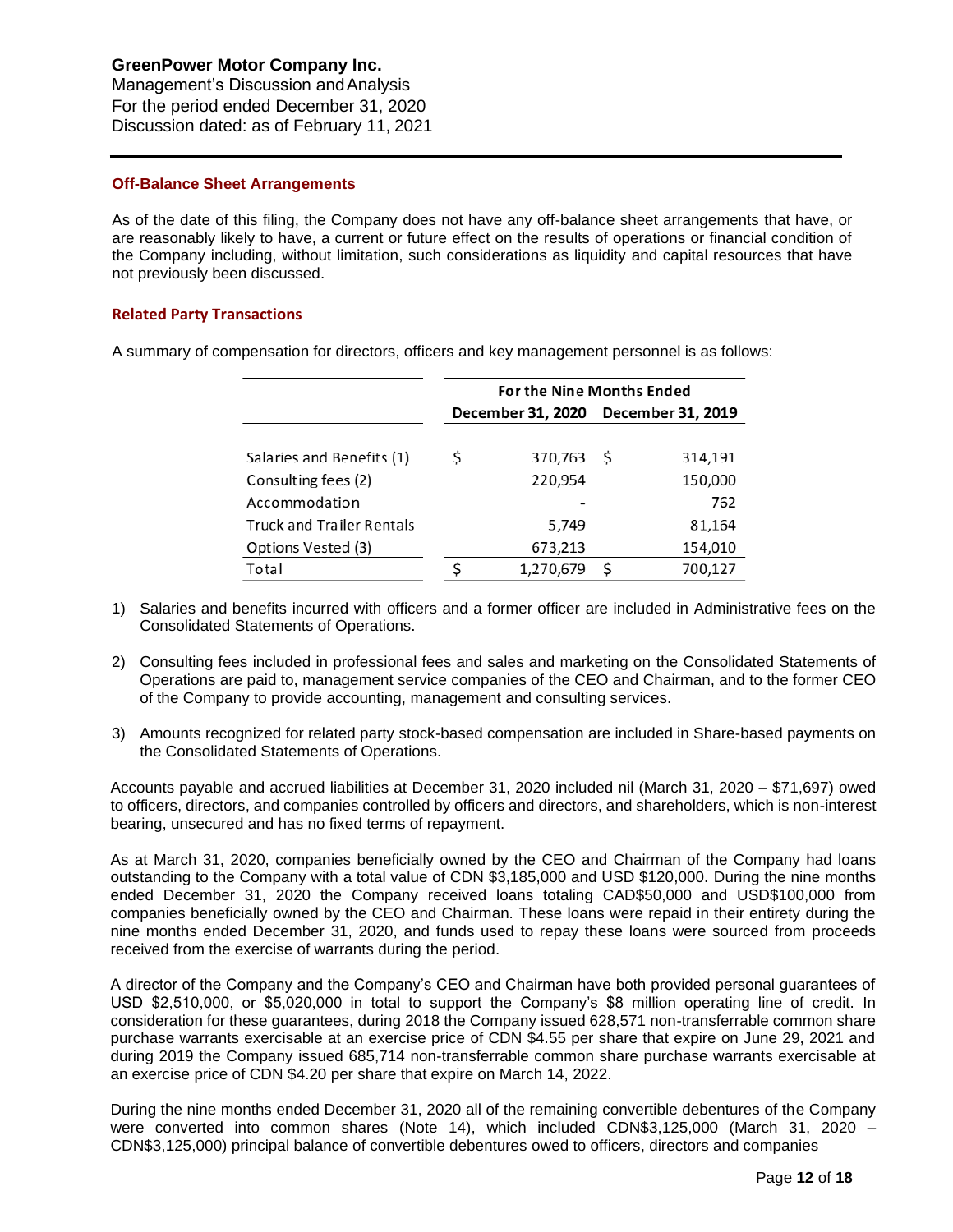Management's Discussion andAnalysis For the period ended December 31, 2020 Discussion dated: as of February 11, 2021

controlled by officers and directors which was converted into 882,555 common shares of the company during the nine months ended December 31, 2020.

These transactions were measured at the exchange amount, which is the amount agreed upon by the transacting parties.

### **New and Amended Standards**

#### *Adoption of accounting standards*

The following new or amended standards were adopted during the year ended March 31, 2020:

IFRS 15 Revenue from Contracts with Customers provides a single principle-based framework to be applied to all contracts with customers. IFRS 15 replaces the previous revenue standard IAS 18, Revenue, and the related Interpretations on revenue recognition. The standard scopes out contracts that are considered to be lease contracts, insurance contracts and financial instruments. The new standard is a control-based model as compared to the existing revenue standard which is primarily focused on risks and rewards. Under the new standard, revenue is recognized when a customer obtains control of a good or service. Transfer of control occurs when the customer has the ability to direct the use of and obtain the benefits of the good or service. This standard is effective for reporting periods beginning on or after January 1, 2018.

IFRS 9 Financial Instruments replaces the current standard IAS 39 Financial Instruments: Recognition and Measurement, replacing the current classification and measurement criteria for financial assets and liabilities with only two classification categories: amortized cost and fair value. This standard has an effective date of January 1, 2018.

IFRS 16 Leases was issued in January 2016 and specifies how an IFRS reporter will recognize, measure, present and disclose leases. The standard provides a single lessee accounting model, requiring lessees to recognize assets and liabilities for all leases unless the lease term is 12 months or less or the underlying asset has a low value. Lessors continue to classify leases as operating or finance, with IFRS 16's approach to lessor accounting substantially unchanged from its predecessor, IAS 17. This standard is effective for reporting periods beginning on or after January 1, 2019.

The adoption of the above accounting policies impacted the consolidated financial statements for the three months ended December 31, 2020 as described in the respective notes.

#### *Future accounting pronouncements*

Certain new accounting standards and interpretations have been published by the IASB or the IFRS Interpretations Committee that are not mandatory for the December 31, 2020 reporting period.

The Company has reviewed new and revised accounting pronouncements that have been issued but are not yet effective. The Company has not early adopted any of these standards and is currently evaluating the impact, if any, that these standards might have on its consolidated financial statements.

### **Critical Accounting Estimates**

Significant assumptions about the future and other sources of estimation uncertainty that management has made at the end of the reporting period, that could result in a material adjustment to the carrying amountsof assets and liabilities, in the event that actual results differ from assumptions made, relate to, but are not limited to, the inputs used in the Black-Scholes option pricing model to measure stock-based compensation and warrants, determination of the liability portion of convertible debentures, determination of the useful life of equipment, net realizable value of inventory, provision for warranty expense, and the \$nil provision for income taxes. Critical estimates used in the preparation of these accounting statements include but are not limited to the following: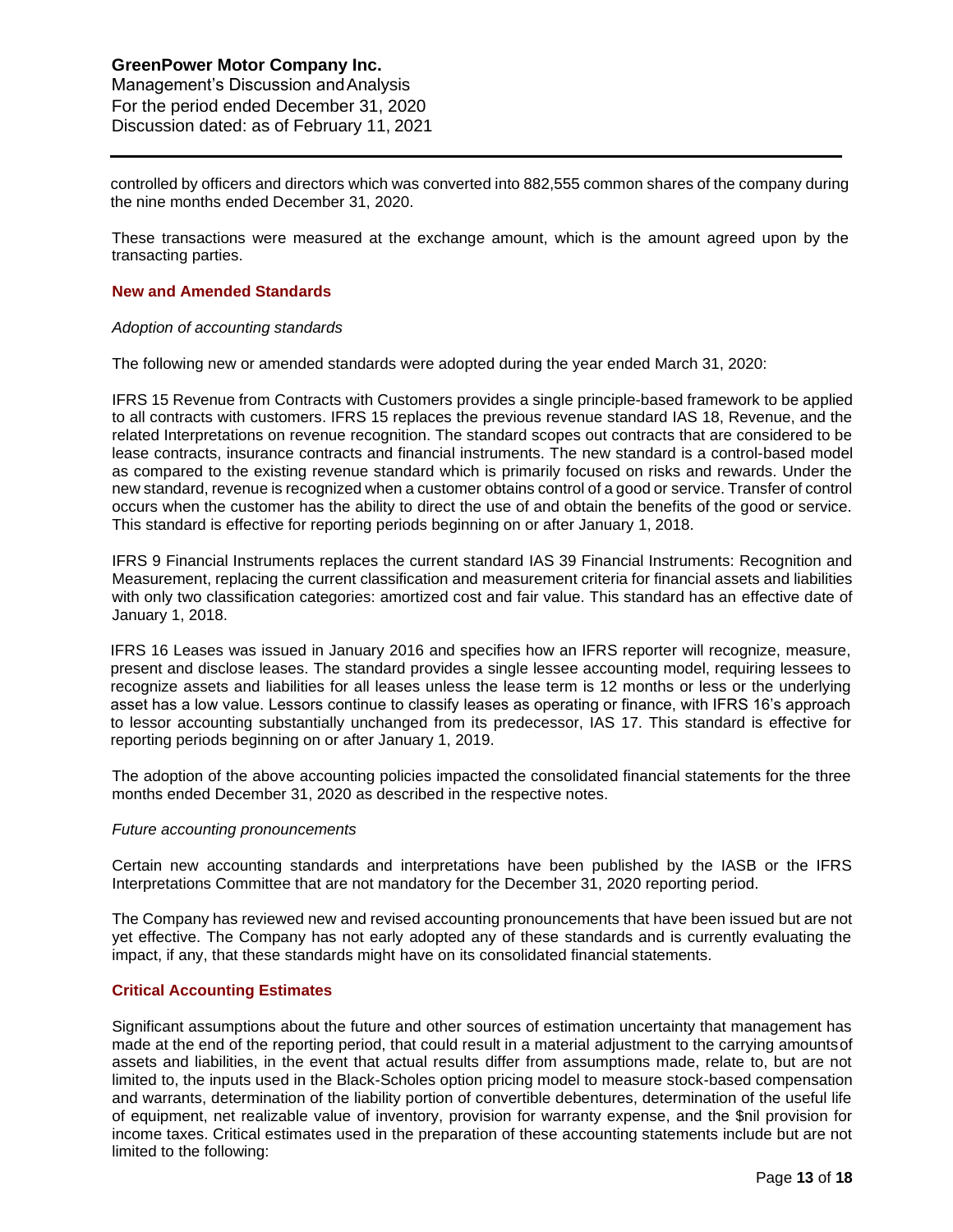Management's Discussion andAnalysis For the period ended December 31, 2020 Discussion dated: as of February 11, 2021

### *Critical accounting judgments*

- i. the determination of the discount rate to use to discount the promissory note receivable, finance lease receivable and lease liabilities;
- ii. the determination of the functional currency of each entity within the consolidated Company;
- iii. the Company's ability to continue as a going concern.
- iv. The classification of leases as either financial leases or operating leases;
- v. The determination that there are no material undisclosed matters requiring recognition on the financial statements as either a provision, a contingent liability, or a contingent asset; and
- vi. The identification of performance obligations in revenue contracts and the determination of when they are satisfied.

### **Financial Instruments**

The Company's financial instruments consist of cash and restricted cash, accounts receivable, finance lease receivable, promissory note receivable, line of credit, accounts payable and accrued liabilities, note payable, loans payable to related parties, promissory note payable, convertible debentures and lease liabilities. As at December 31, 2020, the Company had working capital of \$31,310,393.

The Company has exposure to the following financial instrument related risks.

### **Credit risk**

The Company's exposure to credit risk is on its cash, finance lease, and promissory note receivable. Cash consists of cash bank balances held in major financial institutions in Canada and the United States with a high credit quality and therefore the Company is exposed to minimal risk. The Company assesses the credit risk of its promissory note receivable counterparty and lease counterparty on an annual basis and believes it is exposed to minimal credit risk.

### **Liquidity risk**

The Company manages liquidity to ensure that there is sufficient capital in order to meet short-term business requirements, after taking into account the Company's cash balance and available liquidity on the Company's operating line of credit. The Company's cash is invested in bank accounts at major financial institutions in Canada and the United States and is available on demand. The Company's primary bank account denominated in US dollars is linked to its Line of Credit such that funds deposited to the bank account reduce the outstanding balance on the Line of Credit. As at December 31, 2020 the Company had a cash balance of \$20,917,422 and its Line of Credit remained undrawn.

### **Trade Tariffs**

The Company manufactures and imports key components from overseas that are subject to tariffs on importation into the United States, and for which the Company is currently paying tariffs. In particular, the Company is subject to tariffs on goods imported from China, which increases the cost of these goods and negatively impacts the company's profitability and financial position.

#### **Market risks**

Market risk is the risk of loss that may arise from changes in market factors such as interest rates and foreign exchange. The Company believes interest rate risk is not material.

The Company is exposed to foreign exchange risk as it conducts business in both the United States and Canada. Management monitors its foreign currency balances but the Company does not engage in any hedging activities to reduce its foreign currency risk.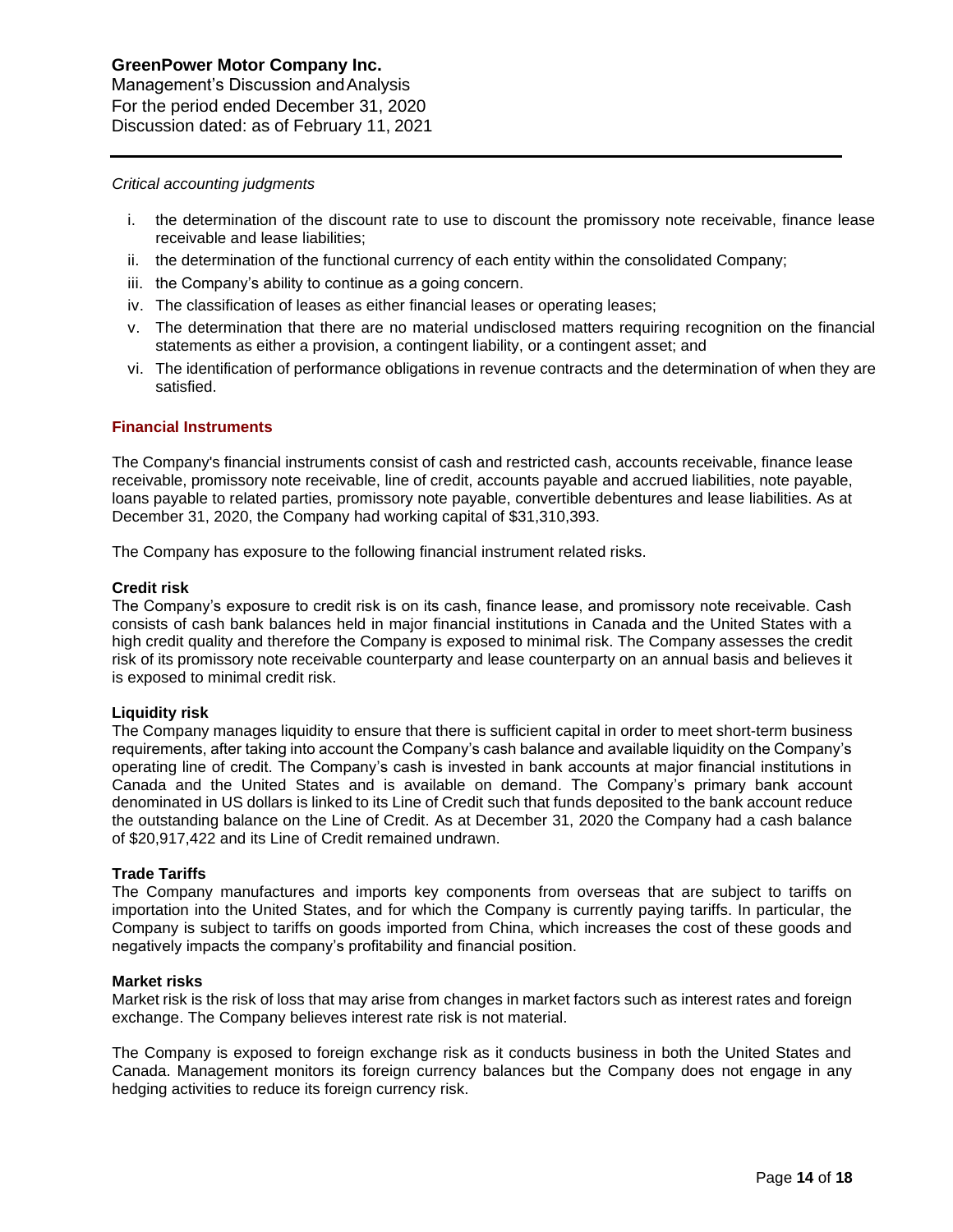Management's Discussion andAnalysis For the period ended December 31, 2020 Discussion dated: as of February 11, 2021

At December 31, 2020, the Company was exposed to currency risk through the following monetary assets and liabilities in CDN Dollars.

| Cash                                        | S. | 206,005 |
|---------------------------------------------|----|---------|
| <b>Accounts Receivable</b>                  |    | 297.110 |
| Promissory Notes Receivable                 |    | 650,000 |
| Accounts Payable and Accrued Liabilities \$ |    | 110.446 |

Based on the net exposure and assuming all other variables remain constant, a 10% change in the appreciation or depreciation of the Canadian dollar relative to the US dollar would result in a change of approximately \$99,000 to other comprehensive income/loss.

### **Capital Management**

The Company's capital management objective is to obtain sufficient capital to develop new business opportunities for the benefit of its shareholders. To meet these objectives, management monitors the Company's ongoing capital requirements on specific business opportunities on a case-by-case basis. The capital structure of the Company consists of cash, operating line of credit, secured and unsecured promissory notes, convertible debentures and equity attributable to common shareholders, consisting of issued share capital and deficit.

During the second quarter the Company completed an initial public offering and concurrent private placement for gross proceeds of US\$37.7 million less underwriting discounts and offering costs. As at December 31, 2020, the Company had a cash balance of \$20,917,422, working capital of \$31,310,393, retained earnings of (\$28,901,236), and shareholder's equity of \$36,956,026. Subject to market conditions and other factors the Company may raise additional capital in the future to fund and grow its business for the benefit of shareholders. The Company is subject to externally imposed capital requirements with respect to its line of credit (Note 10).

### **Outlook**

For the immediate future, the Company plans to:

- Complete production and delivery of several models of EV Stars, BEAST school buses, and EV 250s, currently in various stages of production;
- Deliver the remaining vehicles in finished goods inventory;
- Continue to expand assembly and manufacturing capabilities, including the recently announced increased production of BEAST school buses and several models of EV Stars;
- Continue to develop and expand sales opportunities and increase its sales backlog;
- Further develop its sales and marketing, engineering and technical resources;

### **Capitalization and Outstanding Security Data**

The total number of common shares issued and outstanding is 20,614,304 as of December 31, 2020. There are no preferred shares issued and outstanding.

An incentive stock option plan was established for the benefit of directors, officers, employees and consultants of the Company. As of December 31, 2020, there are 1,360,107 options granted and outstanding. The total number of common share warrants outstanding as of the same date is 2,059,805.

As at February 11, 2021, the company had 20,813,218 issued shares, 1,285,856 options outstanding and 1,942,141 warrants outstanding.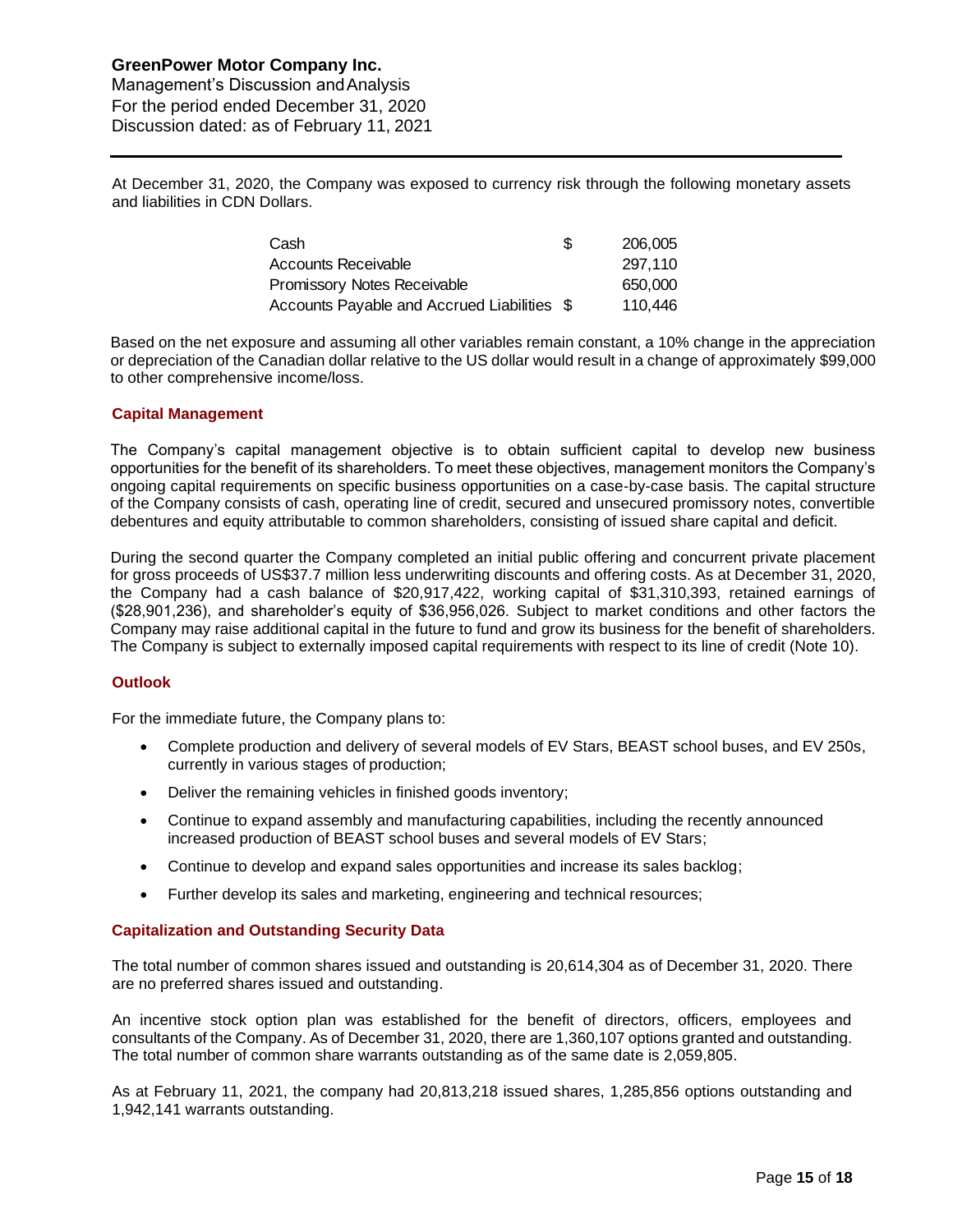Management's Discussion andAnalysis For the period ended December 31, 2020 Discussion dated: as of February 11, 2021

### **Disclosure of Internal Controls**

Management has established processes to provide them sufficient knowledge to support representations that they have exercised reasonable diligence that (i) the financial statements do not contain any untrue statement of material fact or omit to state a material fact required to be stated or that is necessary to make a statement not misleading in light of the circumstances under which it is made, as of the date of and for the periods presented by the financial statements, and (ii) the financial statements fairly present in all material respects the financial condition, results of operations and cash flow of the Company, as of the date of and for the periods presented.

In contrast to the certificate required for non-venture issuers under National Instrument 52-109, Certification of Disclosure in Issuers' Annual and Interim Filings ("NI 52-109"), the Venture Issuer Basic Certificate does not include representations relating to the establishment and maintenance of disclosure controls and procedures ("DC&P") and internal control over financial reporting ("ICFR"), as defined in NI 52-109. In particular, the certifying officers filing this certificate are not making any representations relating to the establishment and maintenance of:

- i. controls and other procedures designed to provide reasonable assurance that information required to be disclosed by the issuer in its annual filings, interim filings or other reports filed or submitted under securities legislation is recorded, processed, summarized and reported within the time periods specified in securities legislation; and
- ii. a process to provide reasonable assurance regarding the reliability of financial reporting and the preparation of financial statements for external purposes in accordance with the issuer's GAAP (IFRS).

The issuer's certifying officers are responsible for ensuring that processes are in place to provide them with sufficient knowledge to support the representations they are making in the certificate. Investors should be aware that inherent limitations on the ability of certifying officers of a venture issuer to design and implement on a cost effective basis DC&P and ICFR as defined in NI 52-109 may result in additional risks to the quality, reliability, transparency and timeliness of interim and annual filings and other reports provided under securities legislation.

### **Risk Factors**

Investing in the common shares of the Company involves risk. Prospective investors should carefully consider the risks described below, together with all of the other information included in this MD&A before making an investment decision. If any of the following risks actually occurs, the business, financial condition or results of operations of the Company could be harmed. In such an event, the trading price of the common shares could decline and prospective investors may lose part or all of their investment.

### Operational Risk

The Company is exposed to many types of operational risks that affect all companies. Operational risk is the risk of loss resulting from inadequate or failed internal processes, people and/or systems. Operational risk is present in all of the Company's business activities, and incorporates exposure relating to fiduciary breaches, product liability claims, product recalls, regulatory compliance failures, legal disputes, business disruption, technology failures, business integration, damage to physical assets, employee safety, dependence on suppliers, foreign exchange fluctuations, insurance coverage and rising insurance costs. Such risks also include the risk of misconduct, theft or fraud by employees or others, unauthorized transactions by employees, operational or human error or not having sufficient levels or quality of staffing resources to successfully achieve the Company's strategic or operational objectives.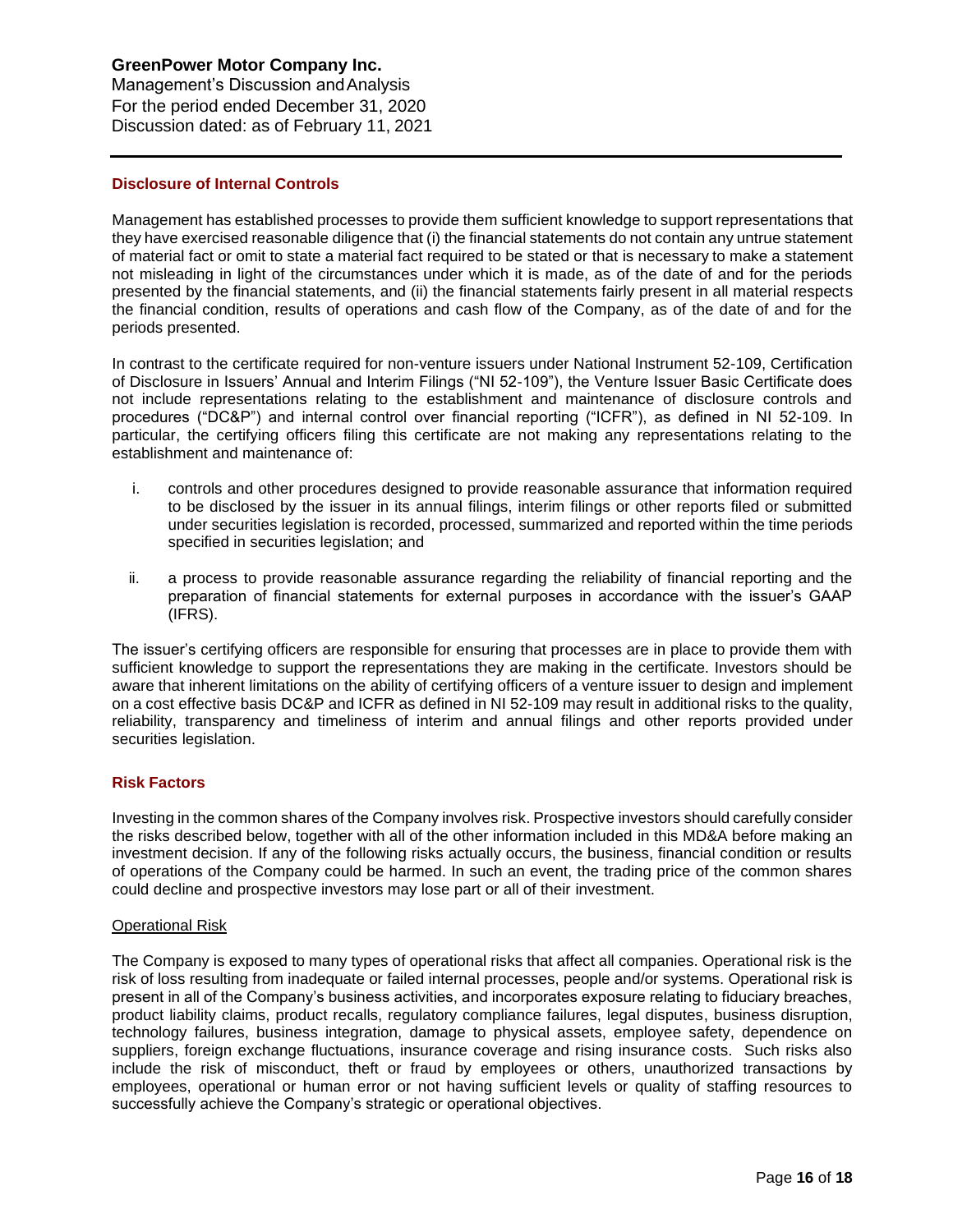Management's Discussion andAnalysis For the period ended December 31, 2020 Discussion dated: as of February 11, 2021

As a result of the acquisition of land in Porterville described in the Investing Activities section, the Company is subject to the risks normally associated with the ownership of land including requirements for governmental permits and approvals.

The occurrence of an event caused by an operational risk that is material could have a material adverse effect on the Company's business, financial condition, liquidity and operating results.

### COVID-19 Global Pandemic

The Company faces risks from the COVID-19 global pandemic which has had, and will continue to have, a material adverse impact on our business and financial condition. The future impact of the COVID-19 global pandemic is inherently uncertain, and is expected to negatively impact the financial ability of our customers to purchase vehicles from us, of our suppliers ability to deliver products used in the manufacture of our allelectric vehicles in a timely manner, in our employees' ability to manufacture our vehicles and to carry out their other duties in order to sustain our business, and in our ability to collect certain receivables owing to us, among other factors. In addition, COVID-19 has caused a significant reduction in public transit ridership, which is one of the primary market segments served by Greenpower, which may lead to reduced future sales to this segment, as transit properties adjust to changing demand for their services. We have taken steps to modify our business and staffing levels in order to manage impacts caused by the COVID-19 global pandemic and resulting government and regulatory health orders, these factors are expected to continue to have a negative impact on our financial results, operations, outlook, goals, growth prospects, cash flows, liquidity and share price, and the potential timing and ultimate duration of these negative impacts is uncertain.

### No Operating History

The Company has not paid any dividends and may not produce earnings or pay dividends in the immediate or foreseeable future.

#### Reliance on Management

The Company is relying solely on the past business success of its directors and officers. The success of the Company is dependent upon the efforts and abilities of its directors, officers and employees. The loss of any of its directors, officers or employees could have a material adverse effect upon the business and prospects of the Company.

### Volatile Operating Results

Our orders with our customers may require time-consuming customization and specification. We incur significant operating expenses when we are building a bus prior to sale or designing and testing a new bus. If there are delays in the sale of buses to customers, such delays may lead to significant fluctuations in results of operations from quarter to quarter, making it difficult to predict our financial performance on a quarterly basis.

### Current requirements and regulations may change or become more onerous

The Company's products must comply with local regulatory and safety requirements in order to be allowed to operate within the relevant jurisdiction or to qualify for funding. These requirements are subject to change and one regulatory environment is not indicative of another.

### Competition in the industry

The Company competes against a number of existing manufacturers of all-electric buses and vehicles, traditional diesel buses and other medium-duty vehicles with various models based on size, purpose or performance features. The Company competes in the non-diesel or alternative fuel segment of this market. Several of the company's competitors, both publicly listed and privately owned, have recently raised a